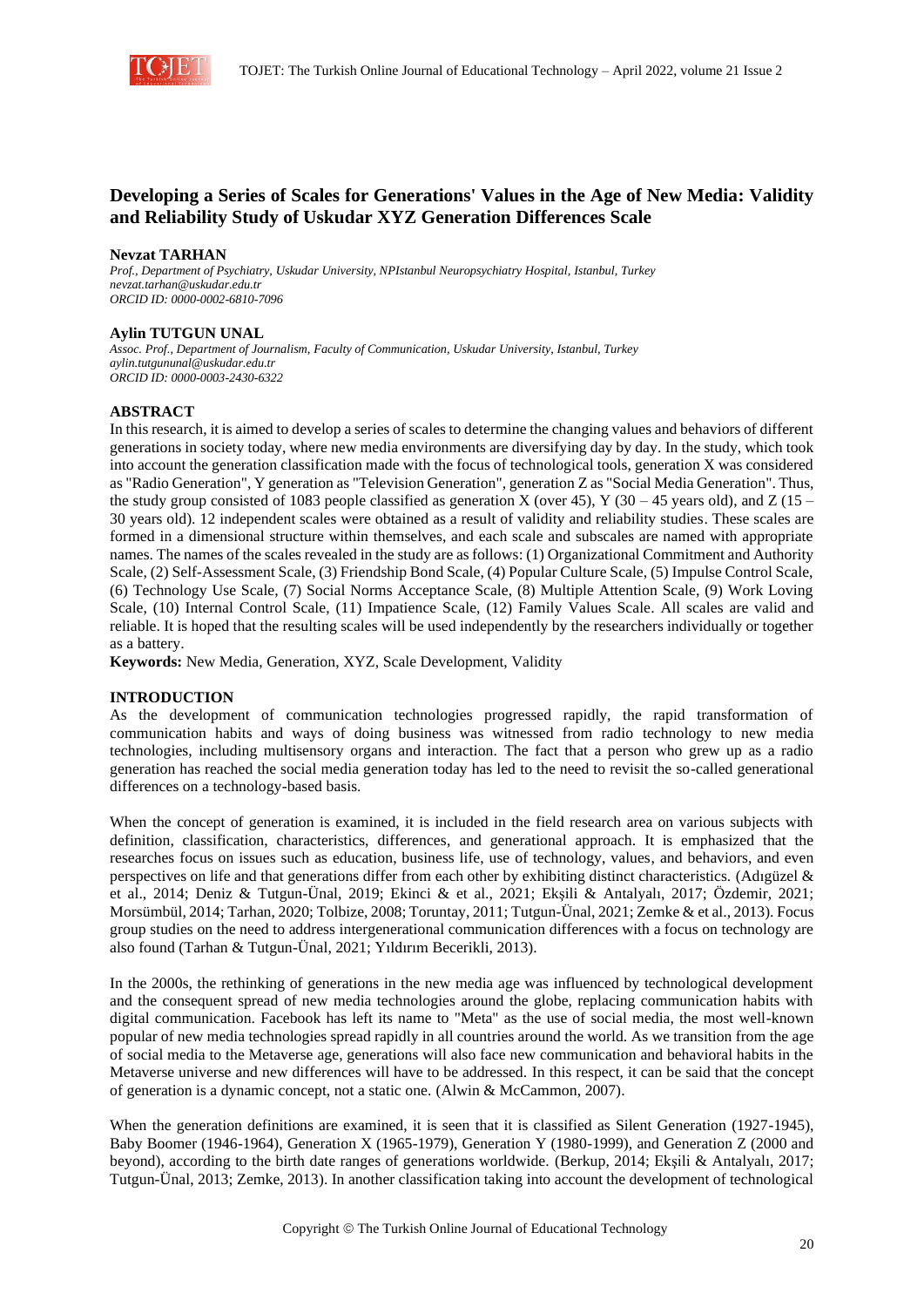

tools, generation X is called radio generation (45 years and older), Y generation is called television generation (30- 45 years) and generation Z (15-30 years) is called social media generation and those under 15 years of age are called Alpha generation. (Döğer, 2020; Özdemir, 2021; Tarhan, 2020). In this study, XYZ generations were classified and classification according to technological tools was taken into account.

Since the proliferation of computer technologies and increasingly mobile technologies took place during the Ygeneration period, millennials took part in research as a generation where differences were felt most prominently. (Akdemir & et al., 2013; Asmafiliz & Şalvarcı Türeli, 2018; Bayramoğlu & Şahin, 2017; Berkup, 2014; Çetin Aydın & Başol, 2014; Engizek & Şekerkaya, 2016; Ekşili & Antalyalı, 2017; Kelgökmen İlic & Yalçın, 2017; Kuyucu, 2017; Tutgun-Ünal, 2013; 2021; Türk, 2013). Nowadays, it is emphasized that the communication habits and values, and behaviors of the generation Z, who met technological devices earlier and grew up with mistakes, have become completely different. (Latif & Serbest, 2014; Özdemir, 2021; Süer & et al., 2017; Tarhan, 2020; Taş & et al., 2017).

Values are defined as a guidance that guides behaviors. Values are common concepts accepted by society as a common. Today, many kinds of research are carried out on the values system of young individuals focusing on academic success. (Deniz & Tutgun-Ünal, 2019; Morsümbül, 2014; Tarhan, 2015; Tutgun-Ünal, 2021). In these researches, business life, perspectives on life, tolerance to differences, marriage and family life perspectives are examined and it is discussed whether values are fully formed in young people. (Börü & Yurtkoru, 2016; Tarhan, 2020; Tutgun-Ünal & Deniz, 2020). However, studies have been found that emphasize that the values system has evolved into an online values system with the effects of social media. (Tutgun-Ünal & et al., 2021). Therefore, building values on solid foundations is seen as extremely important for psychological well-being today. (Seligman, 2019).

Tarhan (2015) refers to two types of values as vehicle values and purpose values, and it is seen as important to create measuring instruments to cover this context. Thus, "Objective values" indicate more abstract purposes in a person's life. "Tool values" are a way for the person to achieve their goals in life. Although the objective values can be classified in themselves, they have virtues such as love, trust, being compassionate, enjoying doing goodness, having social boundaries, being honest and fair, being tolerant and peaceful, sharing. Tool values are values that eliminate negative emotions such as being organized, congratulating success, saying nice words, showing relaxing and flexible qualities that are appropriate by others, trying to do his job, being canny, being soft and flexible in the face of situations, being polite to people and making appropriate comments that are not in the wrong. (Tarhan, 2015). On the other hand, considering that values are universally and culturally divided, it is clear that the values of this means and purpose will vary from culture to culture and even from nation to world. From this point on, it is seen as important to measure generational differences to include these values.

However, psychometric scales are needed to measure the existing situation in determining generational differences not only in terms of technology use but also in determining values and related behaviors. The fact that these scales are multidimensional and contain many issues is important for the multifaceted handling of measurements and it is possible to achieve more complementary results together. When literature is examined, a study of three scales called social media usage scale, working life scale, acceptance scale of differences for generations is found (Deniz & Tutgun-Ünal, 2019). On the other hand, researches on applying scales focused on a single topic to generations provide data to focus on a single topic, while multiple scales are needed that provide a holistic view of generations. However, by using a combination of versatile measurements, the differences of the generations will be understood in more detail and the effects of many factors can be measured in terms of their effects on each other.

Thus, in this research, it is aimed to develop scales containing these tangible and intangible objectives by addressing the values in terms of objective values and tool values. For this purpose, the development of valid and reliable scales that can be used in psychometric processes that can measure values within the scope of topics such as "Belonging, trust, self-confidence, individualism, convenience, friendship bond, popular culture, impulse control, acceptance of social norms, multiple attention, love to work, internal control, impatience, haste, family values" together with the use of technology constitutes the problem of this research.

### **METHOD**

#### *Research Group*

The sample of the study was composed of 1083 people in Turkey (Female n: 857 (79.1%); Male n: 226 (20.9%)). Distribution of participants by generation is given in Table 1.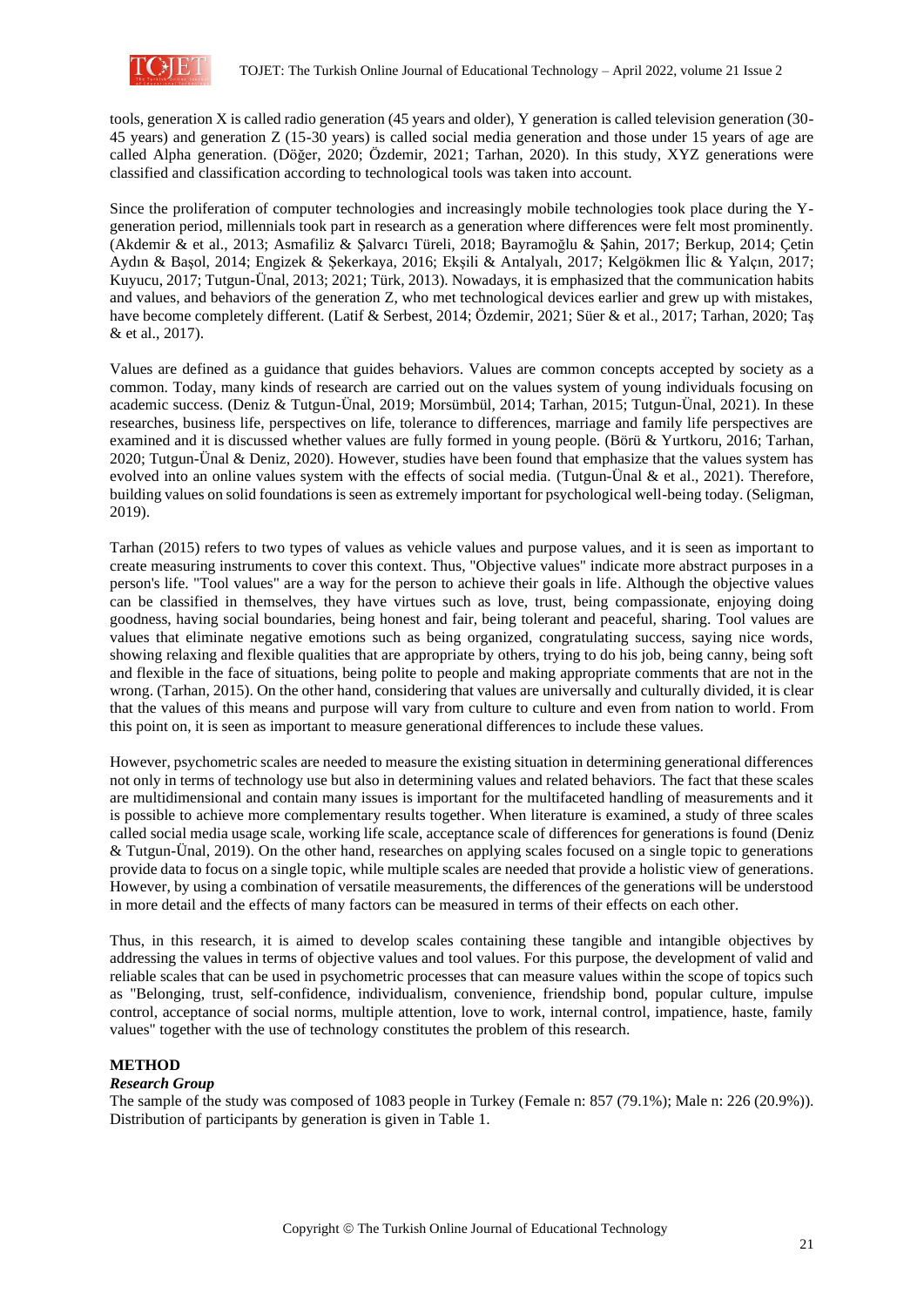

| <b>Generations</b> | Age range | n   | $\frac{0}{0}$ |
|--------------------|-----------|-----|---------------|
| Generation X       | >45       | 93  | 8,6           |
| Generation Y       | $30 - 45$ | 288 | 26,6          |
| Generation Z       | $15-30$   | 702 | 64,8          |

**Table 1.** Distribution of the study group by generation

The age range of the study group ranges from 15 to 67 and the mean age is 29. When the education status is examined, 60.2% are at the university, 14.6% are at the level of Master's, 10.1% are high school, 9.2% are at the School and 1.4% are at the elementary level.

### *Data Collection Tool*

### *Uskudar XYZ Generation Differences Scale (USGDS)*

In the process of developing the scale, the resources related to the characteristics and differences (behaviors, values, social media use, etc.) specified in the field for generations were examined and the item pool was built up. When preparing the item pool, the topics were determined and the subordination of the items linked to these headings was applied. The scale is prepared as a 5-point Likert type scale and is rated as "Not Suitable for Me", "Less Suitable for Me", "Medium Suitable for Me", "Very Suitable for Me" and "Completely Suitable for Me" to determine the participation in each expression. The high score from the draft scale indicates that the relevant value is high and at the same time the characteristics attributed to "generation Z" are at a high level; low score can be evaluated at a low level and at the same time it is assumed that the characteristics attributed to "generation X" are exhibited.

After the final arrangements were made on issues such as the expressions and contents of the articles by taking expert opinions, the draft scale was applied to a pilot group (n:15) from a different age to test the clarity and it was decided that it could be applied with 126 articles with the final expression arrangements made. When exploratory factor analysis was applied to the data obtained, the results were not satisfactory and did not show a meaningful structure. Thus, it was decided to apply the exploratory factor analysis separately by parsing the topics represented by the measuring instrument. In this context, 12 dimensions have been studied. Each dimension was treated as a separate scale under the USGDS heading, and validity and reliability studies were carried out on the dimensions separately.

### **Process**

*Translation Work:* To obtain the Turkish form of the Uskudar Generation Differences Scale (USGDS), the items in the original inventory was first translated into Turkish by an expert who is competent both in Turkish and English. Then, it was ensured that the sentences were understandable by checking them by two field experts who knew both languages well.

*Application of USGDS:* Ethical approval was given to the research by the Uskudar University Non-Interventional Research Ethics Committee with the number 61351342/TEMMUZ2021-23. The data collection process was carried out voluntarily by using an online survey form from  $1<sup>st</sup>$  to  $15<sup>th</sup>$  December 2021. The study group sample was randomly selected and consisted of people aged 15 and over. USGDS were administered to the participants via an online questionnaire and it took an average of 15 minutes to complete the questionnaire.

### *Data Analysis*

Pearson correlation coefficient was used for the linguistic equivalence of USGDS, which is to determine the consistency between the Turkish and English forms. It has been tested with the Kaiser Meyer Olkin (KMO) coefficient and Bartlett Sphericity test for validity and reliability studies on whether items of each scale are suitable for factor analysis. KMO value of 0.70 and above is "good" in terms of ensuring sample proficiency (Sipahi, Yurtkoru & Çinko, 2008); 0.80 and above is considered "excellent" (Sharma, 1996). Similarly, Bartlett Sphericity is expected to be p<0.05. No limit was imposed on the number of factors during factor analysis. The findings of each scale study are described under separate headings. If the difference between the items is 0.10, the relevant items are considered to be boarding and removed from the scale. Within the scope of the structure validity of the scale, the relationships of the resulting factors with each other and the total were also calculated. In the interpretation of the correlation values obtained, the relationship values between 0.30-0.70 are medium; Values above 0.70 are also considered to indicate a high relationship (Büyüköztürk, 2002:32).

For discriminant validity of the scale, the total validity of the sum of the scale and the subscales were viewed to the difference validity of the subscales. After the scale was scored, the scores were sorted and an independent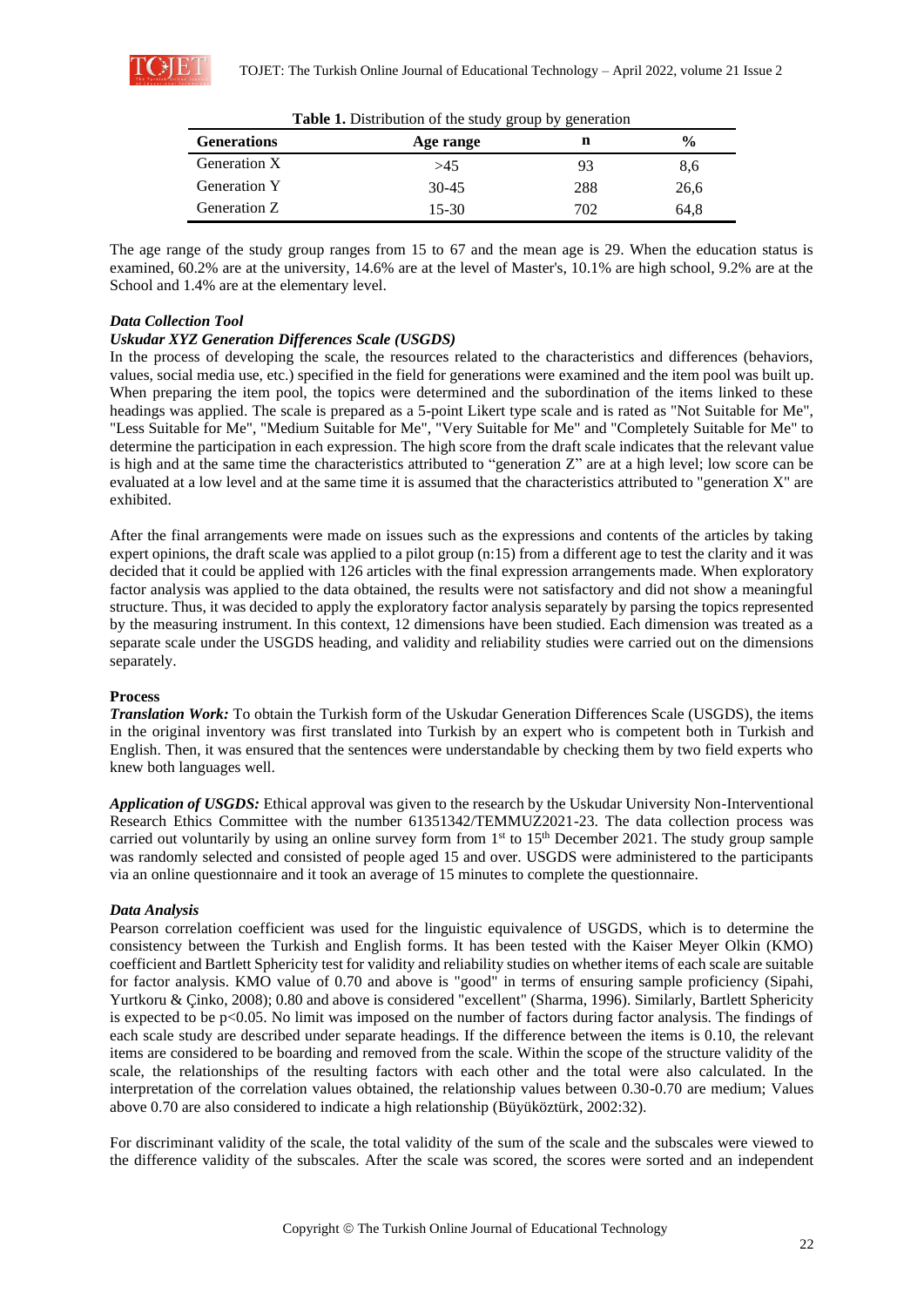

group t-test was applied to determine the difference between the scores of the people who were in the subgroup of 27% and the people who were in the upper group.

Within the scope of the reliability studies of the scale, the coefficients of item analysis and internal consistency (Cronbach α) were calculated. Sipahi, Yurtkoru & Çinko (2008) Cronbach α value is considered reliable in cases where the value of 0.70 or higher is considered reliable and in cases where the number of questions is less, 0.60 and above will suffice. In this study, the internal coefficients of consistency of the scales  $\alpha$  Cronbach were interpreted and these values were accepted as criteria.

### **FINDINGS**

#### *Linguistic Equivalence Study of USGDS*

The English and Turkish forms of the USGDS were administered to 20 postgraduate students at the Department of Psychology from Uskudar University three weeks apart in Turkish and English. After the applications, the Pearson correlation coefficient was calculated. The time interval between the two tests is specified as 2 to 4 weeks or 3 to 6 weeks according to different opinions in the literature (Özgüven, 1994).

It was made for two applications with USGDS including 12 scales. When the Pearson correlation coefficients were examined, the lowest value for scales was .45 and the highest value was .84, and the correlation coefficient between the total scores of the items in the Turkish and English forms was also found to be positive and significant (r: .77; p<0.001). In addition, according to the independent group t-test for scales, it was determined that there was no significant difference between the two applications (t: .36; df: 21; p>0.05). The results obtained showed that the consistency between the two applications of the scales was acceptable.

#### *1. Organizational Commitment and Authority Scale*

In this part of the study, evaluations were made on the scale-covered under the heading Organizational Commitment and Authority. Originally published as 14 items on draft scale and basic components analysis applied within the scope of scale's structure validity. When the Eigenvalue is 1 and the factor load interrupting value is released, it is observed that 3 items receive a low factor load. Thus, the process was repeated by removing 3 items from the scale. The suitability of the scale for the analysis of key components was evaluated by Kaiser Meyer Olkin (KMO) coefficient and Bartlett Sphericity test. According to the results obtained, the KMO value was found to be 0.92 and Bartlett Sphericity Chi-square value was 7135,510 (p:55; p<0,000). The KMO sampling adequacy value found suggests that the relationships between the variables are perfectly suited to factor analysis. Similarly, it is understood that there is a sufficient relationship between variables of the scale being developed to have a Bartlett Sphericity value of p<0.05.

Table 2 provides factors arising as a result of factor analysis, item factor loads, factor eigen value, and variance percentage of each factor. These subscales are called "Belongingness" and "Trust" by looking at the content of the items in the resulting subscales.

| <b>Factors</b>       | <b>Expressed to the property of Organizational Communication</b> and Framor<br><b>Items</b>                                                  | Factor<br>Load | Eigen<br><b>Value</b> | <b>Variance</b><br><b>Percentage</b> |
|----------------------|----------------------------------------------------------------------------------------------------------------------------------------------|----------------|-----------------------|--------------------------------------|
| <b>Belongingness</b> | 1. I believe that to advance my career, I must stay<br>in the same institution and work for a certain time.                                  | 0,69           |                       |                                      |
|                      | 2. I believe that you have to be patient and work to<br>step up in business.                                                                 | 0.70           |                       |                                      |
|                      | 3. My career or education is the most important part<br>of my life.                                                                          | 0.54           |                       |                                      |
|                      | 4. I work hard for the<br>the<br><b>SUCCESS</b><br>of<br>institution/group I am in, even if the financial value<br>is not sufficient enough. | 0.70           | 5,76                  | 52,43                                |
|                      | 5. Being at peace at work is more important than<br>wages.                                                                                   | 0.62           |                       |                                      |
|                      | 6. I'd like to work in a place where teamwork<br>comes to the fore.                                                                          | 0.64           |                       |                                      |
| Trust                | 7. It's very important to me to go where I work<br>lovingly.                                                                                 | 0,53           | 1,11                  | 10,09                                |
|                      | 8. I feel like doing the opposite of what the bossy<br>one told me.                                                                          | 0.78           |                       |                                      |

**Table 2.** Factor analysis results of Organizational Commitment and Authority Scale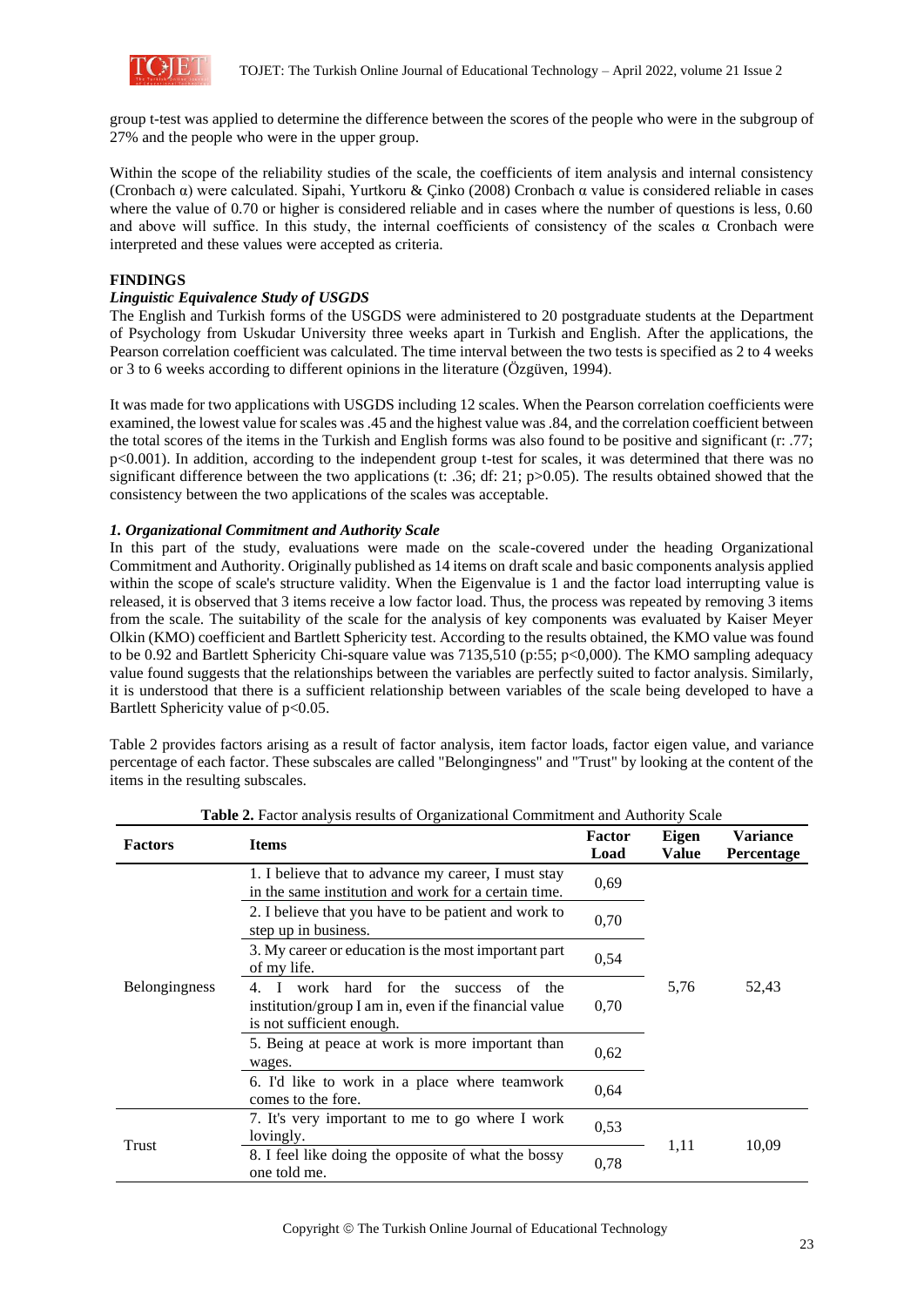|       | 9. In the environment where I work, fear should be<br>the exception, trust must be essential. | 0.70 |       |
|-------|-----------------------------------------------------------------------------------------------|------|-------|
|       | 10. It is very important to me that the leader is fair<br>and reassuring.                     | 0.77 |       |
|       | 11. I care about someone else's rights and needs in<br>human relations.                       | 0.71 |       |
| Total |                                                                                               |      | 62.52 |

The relationship between the subscales that make up the Organizational Commitment and Authority Scale that occurs after factor analysis is medium (r: 0.50) and the relation to the total is high (Belongingness r: 0.96; Trust r: 0.72).

Within the scope of the validity of the difference of the Organizational Commitment and Authority Scale, the discriminant of each item, subscale and scale were looked at. In this context, an independent group t-test was applied between the lower and upper groups of 400 people, which amounted to 27% after the scores were sorted from high to low. All items of the scale were found to be distinctive at p<0.001 and the results were given in Table 3.

| <b>Table 3.</b> Independent group t-test analysis of scale and subscales |                |     |       |     |     |       |      |  |  |
|--------------------------------------------------------------------------|----------------|-----|-------|-----|-----|-------|------|--|--|
| <b>Factors</b>                                                           | <b>Groups</b>  | N   | X     | Sd  | df  |       | p    |  |  |
| <b>Belongingness</b>                                                     | Upper<br>Group | 400 | 20,15 | 3,4 |     |       |      |  |  |
|                                                                          | Lower<br>Group | 400 | 10,07 | 2,0 | 798 | 51,01 | ,000 |  |  |
| Trust                                                                    | Upper<br>Group | 400 | 14,97 | 1,2 | 798 | 49.84 |      |  |  |
|                                                                          | Lower<br>Group | 400 | 10.95 | 1,0 |     |       | ,000 |  |  |
| Organizational<br>Commitment $\&$<br><b>Authority Scale</b>              | Upper<br>Group | 400 | 34,38 | 4,5 | 798 | 48.12 | ,000 |  |  |
|                                                                          | Lower<br>Group | 400 | 21,96 | 2,4 |     |       |      |  |  |

Later, when internal consistency Cronbach Alpha coefficients were examined, it was observed that the sum of the Organizational Commitment and Authority Scale was 0.69% internal consistency coefficient. The internal coefficient of consistency of the Belongingness dimension containing 6 items was found to be 0.81 and the Trust dimension containing 5 items was found to be 0.76. It has been concluded that the values provide internal consistency reliability. When evaluating the scale, all items except items 7 and 8 are reverse-coded. The lowest score on the scale is 11 points, and the highest score is 55. According to this; 13-29 points are considered as "Less level", 30-47 points as "Moderate", 48-65 points as "High Level".

# **2. Self-Evaluation Scale**

Basic Components Analysis has been applied under the construction validity of the draft scale for evaluations of the scale addressed under the assessment title. In the initial factor analysis calculations with item 13, when the Eigenvalue 1 and the factor cutting value are released, it was observed that the 3 items were found to be involved in more than one factor by boarding and the analysis of the basic components was repeated by removing these items.

In the analysis of the basic components with 10 items, the suitability of the scale for factor analysis was evaluated by Kaiser Meyer Olkin (KMO) coefficient and Bartlett Sphericity test. According to the results obtained, the KMO value was found to be 0.76 and the Bartlett Sphericity chi-square value was 2511,196 (df:45; p<0,000). The values found showed that the relations between variables were in line with factor analysis. Accordingly, factors, item factor loads, eigenvalue and variance percentages that emerged as a result of factor analysis are given in Table 3. The content of the items in the resulting subscales is examined and named "Individualism and Convenience" and "Self- Esteem, and Self-Expression".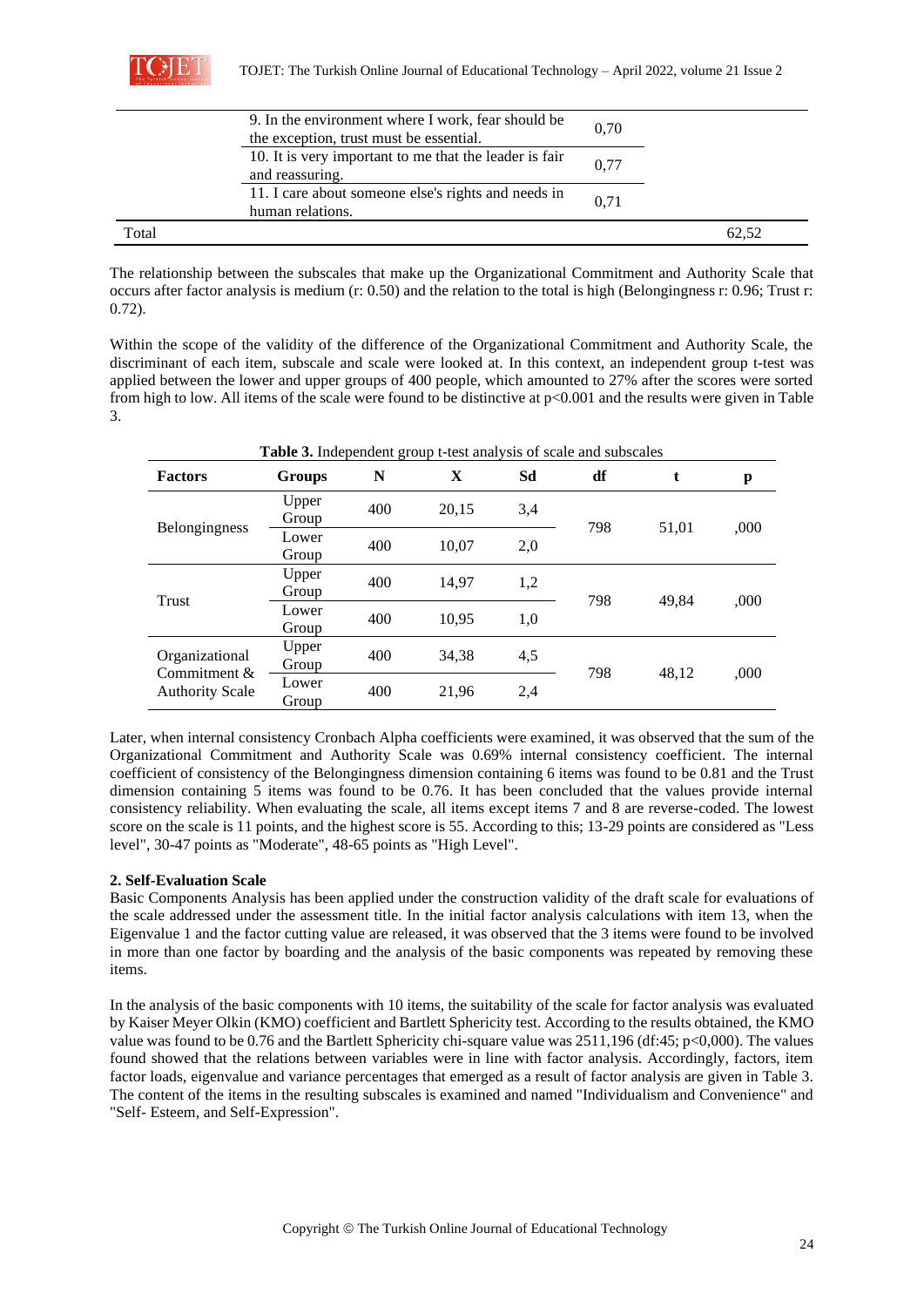

| <b>Factors</b>       | <b>Items</b>                                                                                                               | Factor<br>Load | Eigen<br>Value | <b>Variance</b><br>Percentage |  |
|----------------------|----------------------------------------------------------------------------------------------------------------------------|----------------|----------------|-------------------------------|--|
|                      | 1. For me, the priority is my own needs, others come<br>later.                                                             | 0,56           |                |                               |  |
|                      | 2. I avoid setting goals that I'll have a hard time with.                                                                  | 0,71           |                |                               |  |
| Individualism<br>and | 3. I'm happy with what I get without effort.                                                                               | 0,67           | 3,157          | 31,56                         |  |
| Convenience          | 4. When I'm faced with adversity, I don't tire myself<br>out.                                                              | 0,79           |                |                               |  |
|                      | 5. The idea of spending the day in peace rather than<br>investing in the future is tempting.                               | 0,60           |                |                               |  |
|                      | 6. I have complete confidence in myself in every<br>environment, I do not shy away from anyone.                            | 0,78           |                |                               |  |
| Self-Esteem          | 7. Even if I disagree with where the elders are, I can<br>say my opinion differently in an appropriate style.              | 0,77           |                |                               |  |
| and Self-            | 8. I express myself more freely on social media.                                                                           | 0,57           | 1,727          | 17,27                         |  |
| Expression           | 9. I'm confident on social media, I use aliases.                                                                           | 0.50           |                |                               |  |
|                      | 10. I can easily express an opposing opinion on<br>media<br>without<br>thinking<br>about<br>social<br>the<br>consequences. | 0,61           |                |                               |  |
| Total                |                                                                                                                            |                |                | 48,84                         |  |

#### **Table 4.** Factor analysis results of a self-assessment scale

The relationship between the subscales that make up the two-dimensional Self-Assessment Scale that occurs after factor analysis (r: 0.33) and its relation to the total (Individualism and Convenience r: 0.79; Self-Esteem and Self-Expression r: 0.83) examined, mid-level and changing relationships were detected. Within the scope of the validity of the Self-Assessment Scale, the discriminant of the sum of the scale and the subscales were looked at. In this context, an independent group t-test was applied between the lower and upper groups of 400 people, which amounted to 27% after the scores were sorted from high to low. All items of the scale were found to be distinctive at p<0.001 and the results were given in Table 5.

| <b>Table 5:</b> Independent group t-test analysis of Bell-Assessment Beare and subscarcs |                |     |       |            |     |       |      |  |
|------------------------------------------------------------------------------------------|----------------|-----|-------|------------|-----|-------|------|--|
| <b>Factors</b>                                                                           | <b>Groups</b>  | N   | X     | Sd         | df  | t     | p    |  |
| Individualism and                                                                        | Upper<br>Group | 400 | 14,95 | 2,6        | 798 |       |      |  |
| Convenience                                                                              | Lower<br>Group | 400 | 7,07  | 1,4        |     | 52,07 | ,000 |  |
| Self-Esteem and Self-                                                                    | Upper<br>Group | 400 | 17,71 | 2,5        | 798 | 55.46 | ,000 |  |
| Expression                                                                               | Lower<br>Group | 400 | 9,04  | 2,9        |     |       |      |  |
|                                                                                          | Upper<br>Group | 400 | 30.91 | 4,4        |     |       |      |  |
| Self-Assessment Scale                                                                    | Lower<br>Group | 400 | 17,62 | 798<br>2,9 |     | 49.90 | ,000 |  |

**Table 5.** Independent group t-test analysis of Self-Assessment Scale and subscales

Cronbach Alpha internal consistency coefficients of subscale and scale were examined as part of reliability studies. Internal consistency of the scale total Cronbach Alpha coefficient is 0.75; 0.73 of individualism and convenience consisting of 5 items; the dimansion of self-esteem and self-expression of 5 items was found to be 0.70. These values were found to be sufficient for the reliability of the scale. There are no reverse-coded items when calculating the scale score. At least 10 points and up to 50 points can be obtained from the scale. According to this; 11-25 points are considered as "Less level", 26-40 points "Moderate", 41-55 points as "High Level"

### **3. Friendship Bond Scale**

The draft scale, which is considered the Friendship Bond Scale, consists of 6 items. It was first applied with the Kaiser Meyer Olkin (KMO) coefficient and Bartlett Sphericity test, which were used to determine the suitability of the data set for factor analysis, and the results in which KMO value was found to be 0.70 and Bartlett Sphericity square value to 791,840 (df:15;  $p<000$ ). The values found showed that the relationships between variables were in line with factor analysis. The 2-factor structure is obtained when Eigenvalue is 1 and factor cutting value is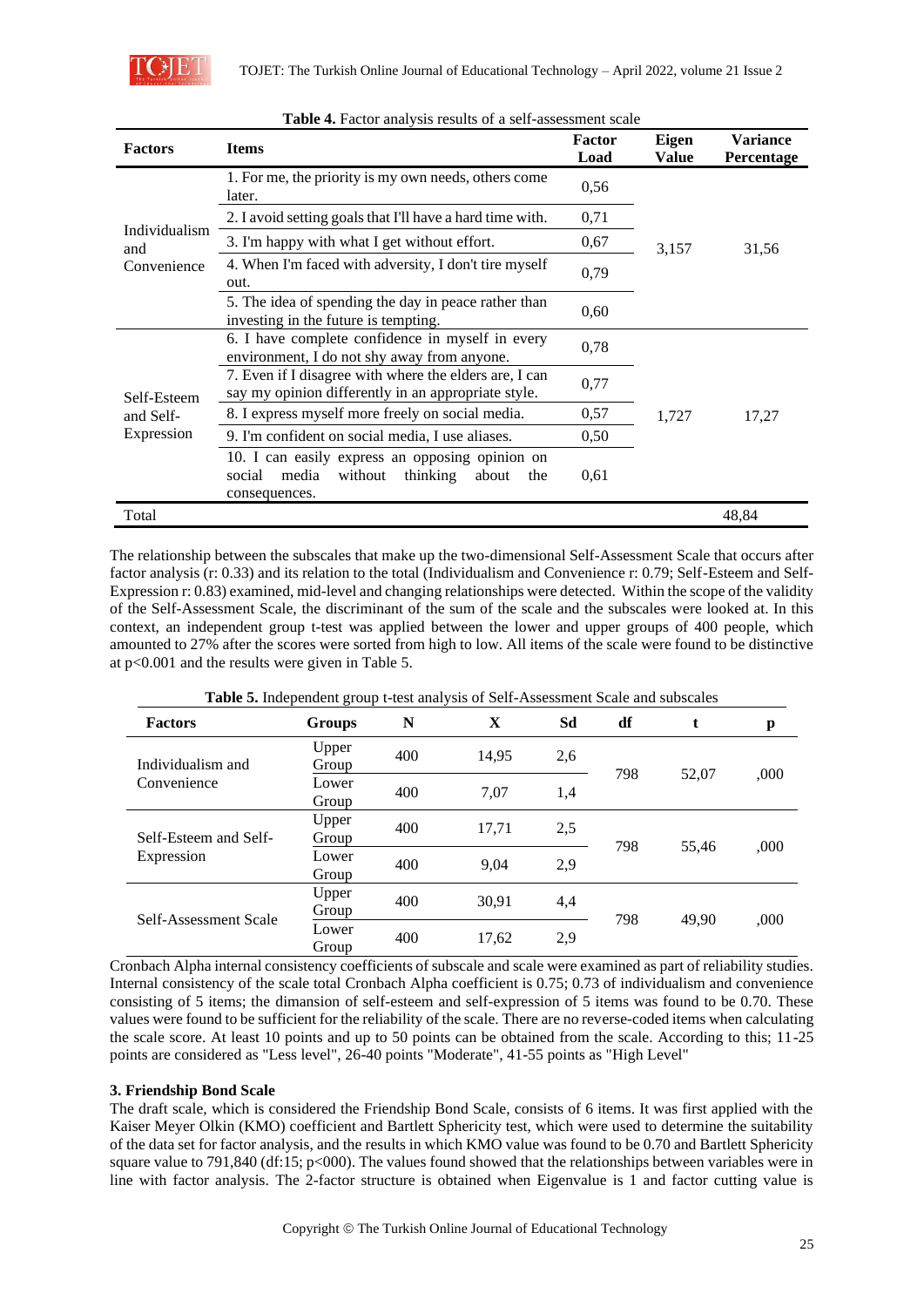

released. Accordingly, factors, item factor loads, factor self-values, and variance percentages emerged as a result of factor analysis in Table 6 are given. The contents of the items in the resulting subscales were examined and named "Care" and "Escape".

| <b>Factors</b> | <b>Items</b>                                                                                | Factor<br>Load | <b>Eigen</b><br><b>Value</b> | <b>Variance</b><br>Percentage |
|----------------|---------------------------------------------------------------------------------------------|----------------|------------------------------|-------------------------------|
|                | 1. I prefer my social media relationships to my daily<br>relationships.                     | 0,77           |                              |                               |
| Care           | 2. Friendship bond is important, social media is not<br>his replacement.                    | 1.844          | 30,73                        |                               |
|                | 3. I care about the opinions of my friends, but my<br>inference comes first.                | 0,63           |                              |                               |
|                | 4. After my family, I trust my friends the most.                                            | 0,77           |                              |                               |
| Escape         | 5. I make friends quickly on social media, but as<br>soon as it starts, it's over quickly.  | 0,73           | 1,524                        | 25,39                         |
|                | 6. I don't think communication tools like TV, social<br>media are at the center of my life. | 0.66           |                              |                               |
| Total          |                                                                                             |                |                              | 56,12                         |

Table 6. Factor analysis results of Friendship Bond Scale

The relationship between the subscales that make up the two-dimensional Friendship Bond Scale that occurs after the factor analysis (r: 0.55) and its relationship to the sum (Care r: 0.75; Escape r: 0.79) examined, mid-level and changing relationships were detected. Within the scope of the validity of the Friendship Bond Scale, the discriminant of the sum of the scale and the subscales were looked at. Thus, after the scores were sorted from high to low, an independent group t-test was applied between the lower and upper groups of 400 people, which amounted to 27%. All items of the scale were found to be distinctive at p<0.001 and the results were given in Table 7.

|                          |                | - <del>-</del> |       |     |     |       |      |
|--------------------------|----------------|----------------|-------|-----|-----|-------|------|
| <b>Factors</b>           | <b>Groups</b>  | N              | X     | Sd  | df  | t     | p    |
| Care                     | Upper<br>Group | 400            | 7,45  | 1,8 | 798 | 43,24 |      |
|                          | Lower<br>Group | 400            | 3,28  | 0,4 |     |       | ,000 |
| Escape                   | Upper<br>Group | 400            | 10,28 | 1,8 | 798 | 58,77 | ,000 |
|                          | Lower<br>Group | 400            | 4,11  | 0,9 |     |       |      |
| Friendship Bond<br>Scale | Upper<br>Group | 400            | 15,94 | 2,1 | 798 |       |      |
|                          | Lower<br>Group | 400            | 8,59  | 1,5 |     | 56,59 | ,000 |

**Table 7.** Independent group t-test analysis of Friendship Bond Scale and subscales

Cronbach Alpha internal consistency coefficients of subscale and scale were examined as part of reliability studies. Internal consistency of the scale total Cronbach Alpha coefficient is 0.62; The importance dimension of 3 items is 0.60; the Escape dimension of 3 items was found to be 0.64. These values are sufficient for the reliability of the scale. There are no reverse-coded items when calculating the scale score. At least 6 points and up to 30 points can be obtained from the scale. The  $2<sup>nd</sup>$ ,  $4<sup>th</sup>$ ,  $6<sup>th</sup>$  items on the scale are inverted. According to this; 9-20 points are considered as "Less level", 21-32 points as "Moderate", 33-45 points as "High Level".

### **4. Popular Culture Scale**

The draft scale considered as popular culture scale consists of 15 items. First of all, the Kaiser Meyer Olkin (KMO) used in determining the suitable of the data set for factor analysis and the KMO value is applied by the Bartlett Sphericity test and according to the results obtained 0.85 and Bartlett Sphericity Chi-square value 4770,135 (df: 78; p <0.000) has been found. The values found that the relations between variables are appropriate to the factor analysis. When the Eigenvalue 1 and the factor cutting value are released, the factor of the 2 items is lower than the factor load value is less repeated with 13 items, and a 3-factor structure was obtained. Accordingly, factors, item factor loads, eigenvalue, and variance percentages emerged as a result of factor analysis in Table 8. The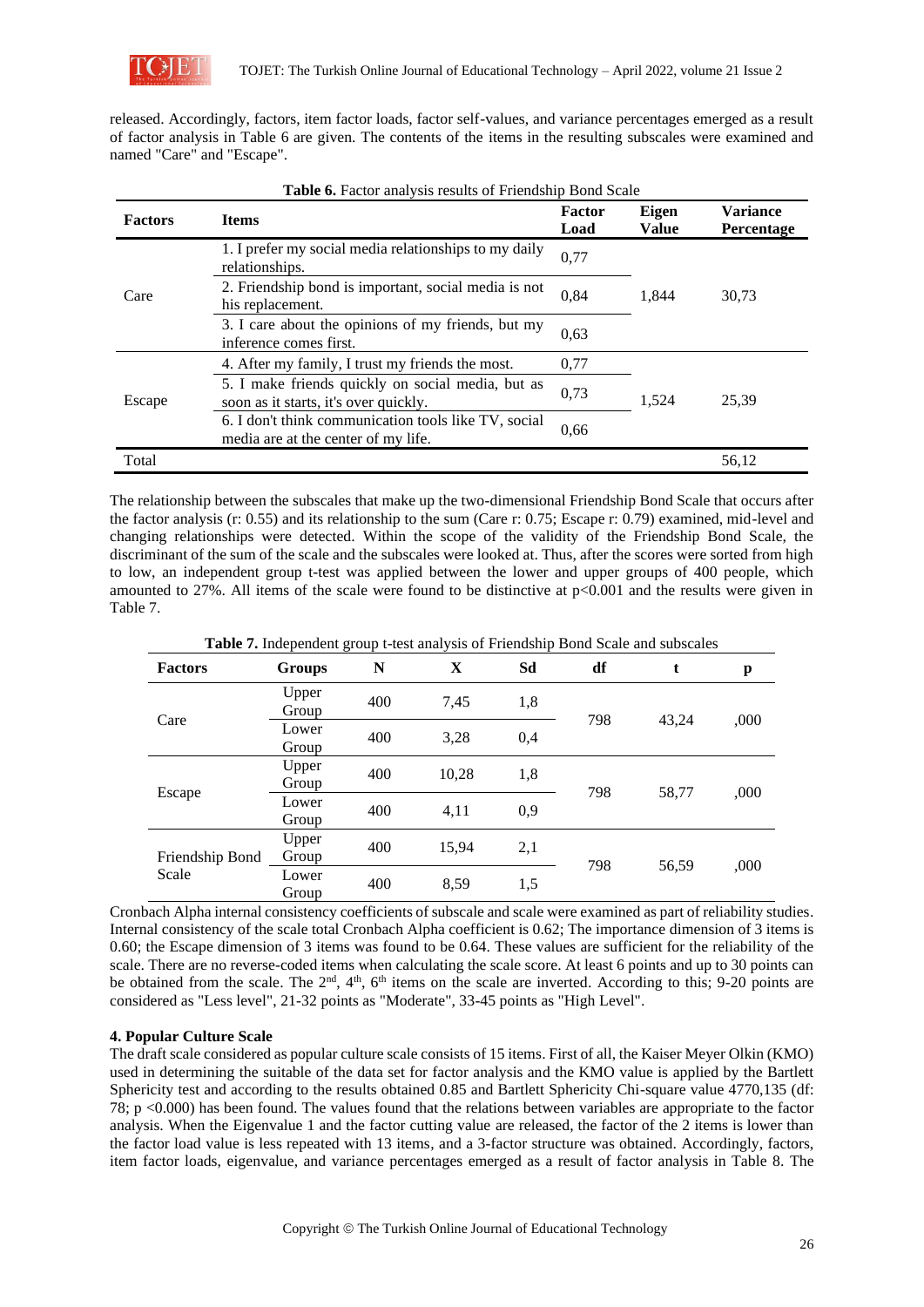

|              |  |  |  |  |  |  | contents of the items on the resulting subscales were examined and named "Venue", "Consumption" and |  |
|--------------|--|--|--|--|--|--|-----------------------------------------------------------------------------------------------------|--|
| "Nostalgia". |  |  |  |  |  |  |                                                                                                     |  |

|                | Table 8. Factor analysis results of Popular Culture scale                                                                    |                |                              |                               |
|----------------|------------------------------------------------------------------------------------------------------------------------------|----------------|------------------------------|-------------------------------|
| <b>Factors</b> | <b>Items</b>                                                                                                                 | Factor<br>Load | <b>Eigen</b><br><b>Value</b> | <b>Variance</b><br>Percentage |
|                | 1. Shopping mall, cafes make me happy, I want to<br>spend more time.                                                         | 0,72           |                              |                               |
| Venue          | 2. I like to socialize outside instead of spending time<br>alone at home with a smartphone.                                  | 0,56           | 4,466                        | 34,35                         |
|                | 3. Sitting and eating at the restaurant makes me<br>happier than eating at home.                                             | 0,82           |                              |                               |
|                | 4. I feel more satisfied when I'm in popular places.                                                                         | 0,63           |                              |                               |
|                | 5. I'd rather eat out than cook at home.                                                                                     | 0,60           |                              |                               |
|                | 6. I'd rather buy and wear electronics or appropriate<br>clothes, even if I don't need them.                                 | 0,55           |                              |                               |
|                | 0,59<br>7. I see the need to save money, to live thrifty.                                                                    |                |                              |                               |
| Consumption    | 8. I review popular people's sites on social media<br>0,70<br>2,132<br>like Instagram and try to apply their beauty recipes. |                |                              | 16,39                         |
|                | 9. I get bored with electronics or clothes I buy<br>quickly.                                                                 | 0,76           |                              |                               |
|                | 10. I keep track of new trendy outfits, music,<br>venues.                                                                    | 0,65           |                              |                               |
|                | 11. It's a waste of me to spend too much money to<br>beautify myself or look good.                                           | 0,67           |                              |                               |
| Nostalgia      | 12. New songs don't impress me, I'm happy to listen<br>to nostalgic songs from the past.                                     | 0,85           | 1,011                        | 7,77                          |
|                | 13. I always think previous songs are up to date.                                                                            | 0,80           |                              |                               |
| Total          |                                                                                                                              |                |                              | 58,53                         |

The relationship of the subscales that make up the two-dimensional Popular Culture Scale that occurs after factor analysis (Venue & Consumption r: 0.49; Venue & Nostalgia r: 310; Consumption & Nostalgia r:0.40) and its relation to the total (Venue r: 0.76; Consumption r: 0.77; Nostalgia r: 0.52) examined, mid-level and above changing relationships were detected. Within the scope of the validity of the Popular Culture Scale, the discriminant of the sum of the scale with the subscales was looked at. Thus, after the scores were sorted from high to low, independent group t-tests were applied between the lower and upper groups of 400 people, which amounted to 27%. All items of the scale were found to be distinctive at p<0,001 and the results were given in Table 9.

**Table 9.** Independent group t-test analysis of Popular Culture Scale and subscales

| <b>Factors</b>           | <b>Groups</b>  | N   | X     | Sd   | df  | t     | p    |
|--------------------------|----------------|-----|-------|------|-----|-------|------|
| Venue                    | Upper<br>Group | 400 | 14,57 | 1,57 | 798 | 47,78 | ,000 |
|                          | Lower<br>Group | 400 | 9,86  | 1,18 |     |       |      |
| Consumption              | Upper<br>Group | 400 | 13,30 | 3,2  | 798 | 45,34 | ,000 |
|                          | Lower<br>Group | 400 | 5,74  | 0,7  |     |       |      |
|                          | Upper<br>Group | 400 | 11,19 | 1,4  | 798 |       |      |
| Nostalgia                | Lower<br>Group | 400 | 4,89  | 1,3  |     | 63,76 | ,000 |
| Popular Culture<br>Scale | Upper<br>Group | 400 | 35,98 | 4,6  | 798 |       |      |
|                          | Lower<br>Group | 400 | 23,25 | 2,7  |     | 47,01 | ,000 |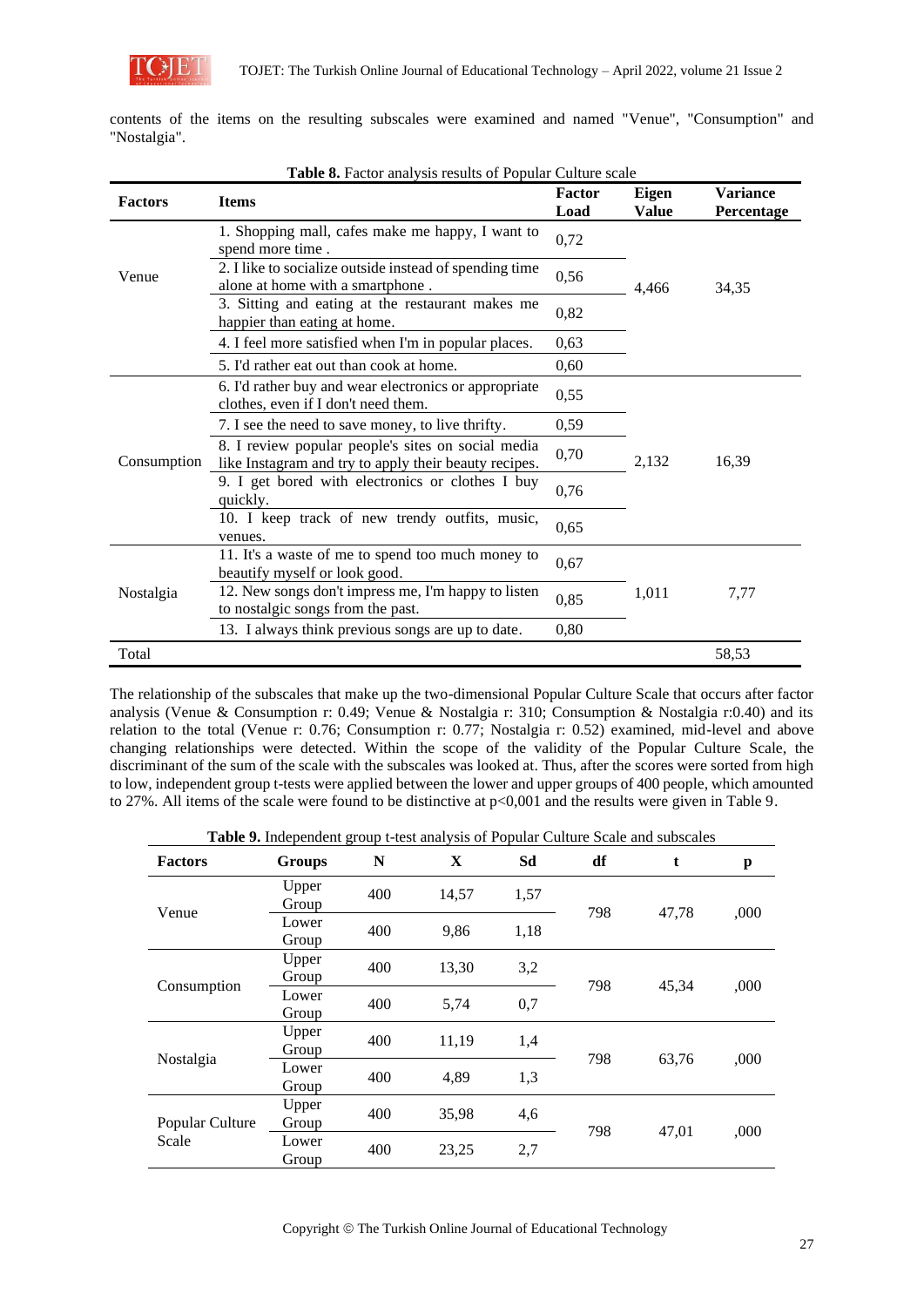

Cronbach Alpha internal consistency coefficients of subscale and scale were examined as part of reliability studies. Internal consistency of the scale total Cronbach Alpha coefficient is 0.73; Venue dimension of 5 items is 0.71; Consumption dimension consisting of 5 items is 0.76; Nostalgia dimension consisting of 3 items was found to be 0.70. These values are sufficient for the reliability of the scale.  $2<sup>nd</sup>$ ,  $3<sup>rd</sup>$ ,  $11<sup>th</sup>$ ,  $12<sup>th</sup>$ ,  $13<sup>th</sup>$  articles on the scale are inverted. The lowest score on the scale is 13 and the highest score is 65. According to this; 7-15 points are considered as "little level", 16-25 points as "Moderate", 26-35 points as "High Level".

#### **5. Impulse Control Scale**

The draft scale considered as Impulse Control Scale consists of 4 items. Kaiser Meyer Olkin (KMO) coefficient and Bartlett Sphericity test were used to determine the eligibility of the data set for factor analysis and according to the results obtained 0.85 and Bartlett Sphericity Chi-square value 4770,135 (SD: 78; p <0.000) were found. The values found that the relationships between variables are appropriate to the factor analysis. Eigenvalue 1 and the factor cutting value is released, the single-factor structure was obtained. Accordingly, the factor of a factor in Table 10 is given the factor of the item factor loads, eigenvalue, and variance percentage.

| <b>Table 10.</b> Factor Analysis Results of Impulse Control Scale |                                                                                                                                          |                |                |                                      |  |  |  |
|-------------------------------------------------------------------|------------------------------------------------------------------------------------------------------------------------------------------|----------------|----------------|--------------------------------------|--|--|--|
| <b>Factors</b>                                                    | <b>Items</b>                                                                                                                             | Factor<br>Load | Eigen<br>Value | <b>Variance</b><br><b>Percentage</b> |  |  |  |
| Impulse<br>Control<br>Scale                                       | 1. When I see new season clothes or electronics in<br>storefronts, I want to buy them right away, even if $I = 0.77$<br>don't need them. |                |                |                                      |  |  |  |
|                                                                   | 2. Even if I'm not hungry in cafes and restaurants, I<br>want to eat new dishes and desserts.                                            | 0.75           | 2,082          | 52.04                                |  |  |  |
|                                                                   | 3. I'm always active on social media, and every time<br>I try to disconnect, I say, "One more minute."                                   | 0.75           |                |                                      |  |  |  |
|                                                                   | 4. I follow the ideas of phenomena on social media<br>if the comments on their pages are useful.                                         | 0.57           |                |                                      |  |  |  |
| Total                                                             |                                                                                                                                          |                |                | 52.04                                |  |  |  |

Within the scope of the discriminant validity of the one-dimensional Impulse Control Scale that occurs after factor analysis, the distinguishing of the scale total was looked at. Thus, after the scores were sorted from high to low, independent group t-tests were applied between the lower and upper groups of 400 people, which amounted to 27%. All items of the scale were found to be distinctive at p<0,001 and the results were given in Table 11.

| <b>Table 11.</b> Independent group these and you of impulse control beare total score distinguishing |                |     |       |     |     |       |      |
|------------------------------------------------------------------------------------------------------|----------------|-----|-------|-----|-----|-------|------|
| <b>Factors</b>                                                                                       | <b>Groups</b>  |     |       | Sd  | df  |       |      |
| <b>Impulse Control</b>                                                                               | Upper<br>Group | 400 | 11.78 | 1.9 |     |       |      |
| Scale                                                                                                | Lower<br>Group | 400 | 6.65  | 0.1 | 798 | 45.99 | .000 |

**Table 11.** Independent group t-test analysis of Impulse Control Scale total score distinguishing

Within the scope of reliability studies, the Cronbach Alpha internal consistency coefficient of the 4-item scale was found to be 0.67. All items must be reverse-coded when calculating the score of the scale, which can be scored at least 4 points and a maximum of 20 points. According to this; 4-8 points are considered as "Less level", 9-14 points "Moderate", 15-20 points as "High Level".

#### **6. Technology Use Scale**

The draft scale discussed as the use of technology use is initially 12 items. First, the Kaiser Meyer Old (KMO) coefficient and Bartlett Sphericity test were used to determine the suitable of the data set for factor analysis and the KMO value is 0.89 and Bartlett Sphericity Chi-square value 4886,080 (df:55; p<0.000) has been found. The values found showed that the relationships between variables were in line with factor analysis. When the Eigenvalue of 1 and the factor cutting value are released, the factor load value of 1 item is eliminated because it is low, analysis is repeated with 11 items and a 3-factor structure is obtained. Accordingly, factors, item factor loads, eigenvalue, and variance percentages emerged as a result of factor analysis in Table 12 are given. The contents of the items in the resulting subscales were examined and named "Loyalty", " Satisfactoriness" and "Traditional Media Preference".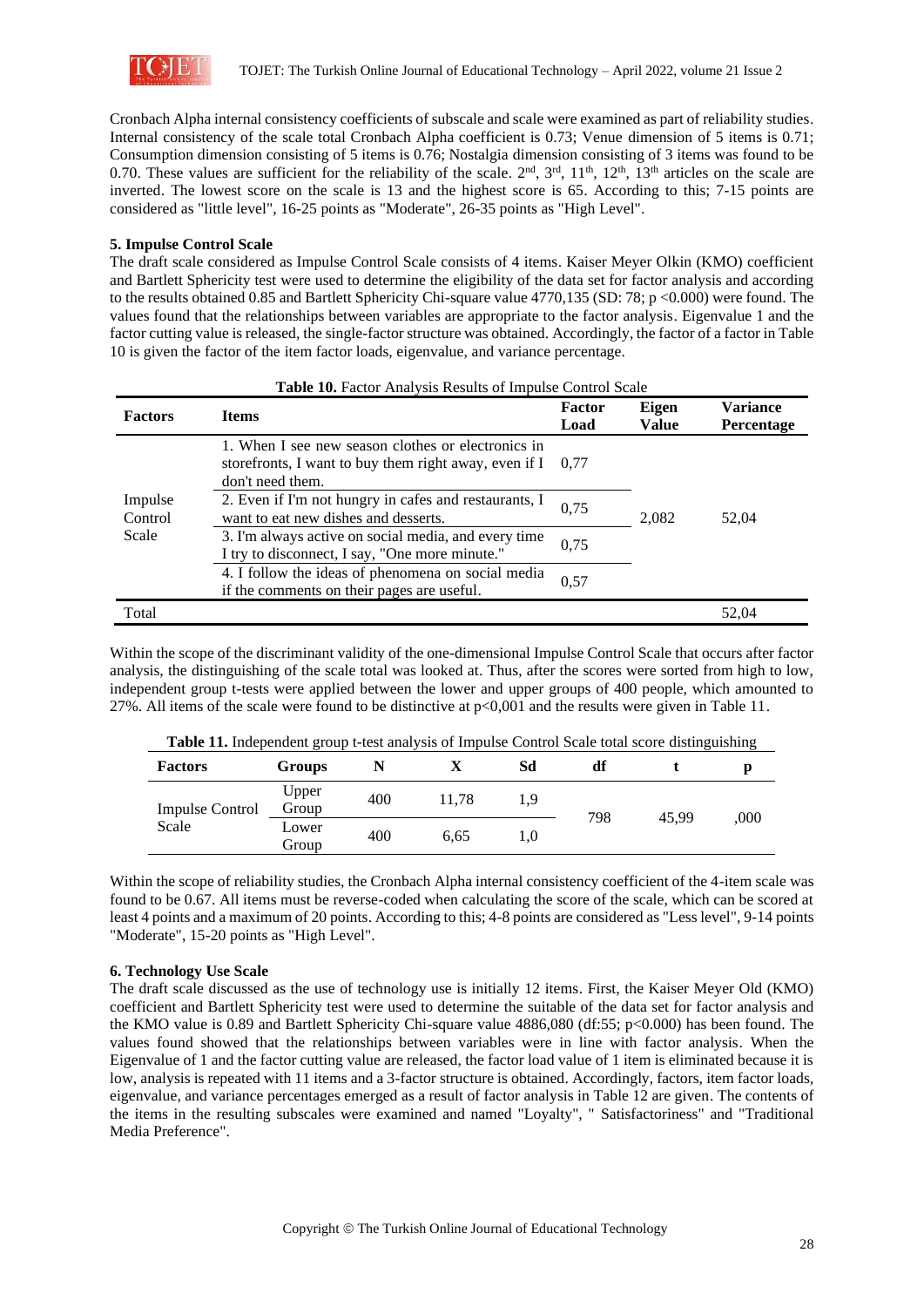

| <b>Factors</b>      | <b>Items</b>                                                                                        | Factor<br>Load | <b>Eigen</b><br><b>Value</b> | <b>Variance</b><br>Percentage |
|---------------------|-----------------------------------------------------------------------------------------------------|----------------|------------------------------|-------------------------------|
|                     | 1. When I'm away from my smartphone, I feel<br>incomplete, uneasy.                                  | 0,78           |                              |                               |
| Loyalty             | 2. I always check my social media accounts before<br>I go to sleep and immediately after I wake up. | 0,76           |                              |                               |
|                     | 3. I am constantly online/active with my mobile<br>devices (tablets, phones, etc.).                 | 0,75           | 4,817                        | 43,79                         |
|                     | 4. I don't disconnect from social media while I'm<br>reading and working.                           | 0,65           |                              |                               |
|                     | 5. I can do every job using social media and internet.                                              | 0,76           |                              |                               |
|                     | 6. I can manage all my activities (talk, game, bank<br>shopping etc) over social media.             | 0,79           |                              |                               |
| Ability             | 7. I active social media in all areas of my life.                                                   | 0,71           | 1,320                        | 12,00                         |
|                     | 8. I use at the same time both tablets, smartphone<br>etc. and can do my other work too.            | 0,73           |                              |                               |
| Traditional         | 9. My habit of listening to music on the radio isn't<br>just on social media.                       | 0,68           |                              |                               |
| Media<br>Preference | 10. I prefer to watch series and movies on the TV,<br>rather than their classic mediums.            | 0,73           | 1,068                        | 9,70                          |
|                     | 11. I think I should get help using technological<br>devices.                                       | 0,63           |                              |                               |
| Total               |                                                                                                     |                |                              | 65,50                         |

|  | Table 12. Factor analysis results of the Technology Usage Scale |  |  |  |
|--|-----------------------------------------------------------------|--|--|--|
|  |                                                                 |  |  |  |

The interrelated subscales that make up the three-dimensional Technology Usage Scale that occurs after factor analysis (Loyalty & Ability r: 0.66; Loyalty & Traditional Media Preference r: 0.24; Ability & Traditional Media Preference r:0,23) and its relation to the total (Loyalty r: 0.85; Qualification r: 0.86; Traditional Media Preference r: 0.71) examined, mid-level and changing relationships were detected. The discriminant of the subscales and the sum of the scale was looked at within the scope of the validity of the Technology Usage Scale. Thus, after the scores were sorted from high to low, independent group t-tests were applied between the lower and upper groups of 400 people, which amounted to 27%. All items of the scale were found to be distinctive at p<0,001 and the results were given in Table 13.

| <b>Factors</b>     | <b>Groups</b>         | N     | X     | Sd   | df  | t                                | p    |
|--------------------|-----------------------|-------|-------|------|-----|----------------------------------|------|
|                    | Upper<br>Group        | 400   | 14,68 | 2,41 | 798 |                                  | ,000 |
| Loyalty            | Lower<br>Group        | 400   | 5,94  | 1,35 |     |                                  |      |
|                    | Upper<br>Group        | 400   | 15,25 | 2,57 | 798 | 63,07<br>63,18<br>51,26<br>55,85 | ,000 |
| Ability            | Lower<br>Group        | 400   | 5,92  | 1,43 |     |                                  |      |
| Traditional        | Upper<br>Group        | 400   | 13,26 | 2,57 | 798 |                                  |      |
| Media Preference   | Lower<br>Group        | 400   | 8,04  | 1,75 |     |                                  | ,000 |
| Technology         | Upper<br>Group        | 400   | 39,37 | 4,70 | 798 |                                  | ,000 |
| <b>Usage Scale</b> | Lower<br>400<br>Group | 23,74 | 3,03  |      |     |                                  |      |

**Table 13.** Independent group t-test analysis of Technology Usage Scale and subscales

Cronbach Alpha internal consistency coefficients of subscale and scale were examined as part of reliability studies. Internal consistency of the scale total Cronbach Alpha coefficient is 0.78; Loyalty dimension of 4 items is 0.83; Ability dimension of 4 items is 0.87; Traditional Media Preference dimension consisting of 3 items was found to be 0.69. These values are sufficient for the reliability of the scale.  $9<sup>th</sup>$ ,  $10<sup>th</sup>$ ,  $11<sup>th</sup>$  items on the scale are encoded in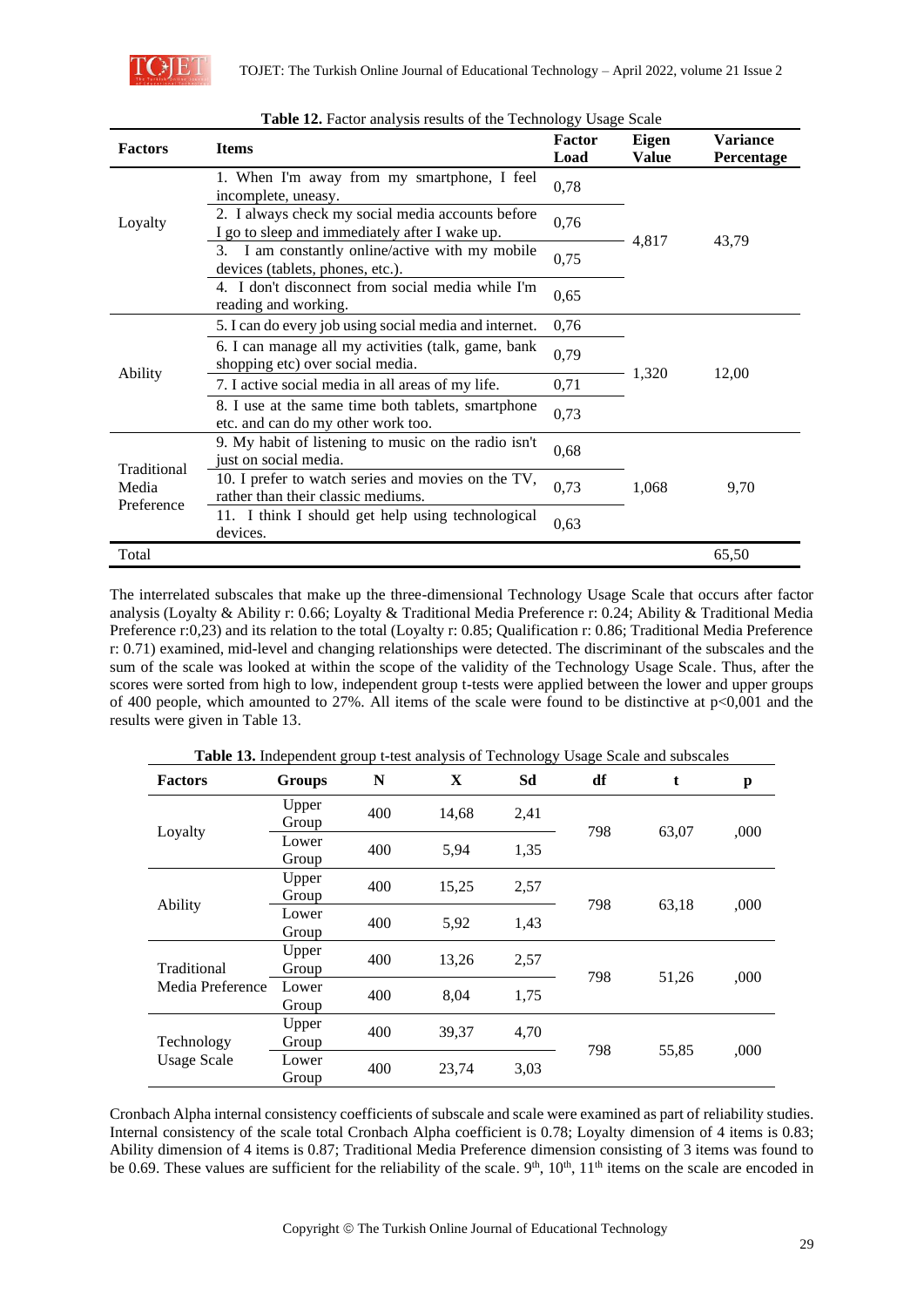

reverse. The lowest score on the scale is 11 and the highest score is 55. According to this; 11-25 points are considered as "Less level", 26-40 points as "Moderate", 41-55 points as "High Level".

### **7. Social Norms Acceptance Scale**

The basic components analysis was applied within the scope of the construct validity of the draft scale to be evaluated as the evaluations of the scale considered as an acceptance scale of social norms. In the analysis of key components initially, with 9 items, the suitability of the scale for factor analysis was evaluated by Kaiser Meyer Olkin (KMO) coefficient and Bartlett Sphericity test. According to the results obtained, the KMO value was found to be 0.80 and the Bartlett Sphericity Chi-square value was 4080,815 (df:36; p<0,000). The values found showed that the relationships between variables were in line with factor analysis.

Calculations were made by releasing Eigenvalue 1 and factor cutting value in basic components analysis. Accordingly, factors, item factor loads, eigenvalue, and variance percentages that emerged as a result of factor analysis are given in Table 14. The contents of the items in the resulting subscales are examined and named "Tolerance" and "Acceptance".

| <b>Factors</b>                                                                                                                     | <b>Items</b>                                                                                | Factor<br>Load | Eigen<br><b>Value</b> | <b>Variance</b><br><b>Percentage</b> |
|------------------------------------------------------------------------------------------------------------------------------------|---------------------------------------------------------------------------------------------|----------------|-----------------------|--------------------------------------|
|                                                                                                                                    | 1. It bothers me to have intimate friends of different<br>races, religious beliefs.         | 0,55           |                       |                                      |
| Tolerance                                                                                                                          | 2. I don't get intimate with people from different<br>ethnic groups.                        | 0,67           |                       |                                      |
|                                                                                                                                    | 3. I feel sorry for someone who's got a nose<br>ring/piercing on various parts of his body. | 0,62           |                       |                                      |
|                                                                                                                                    | 4. If I were an employer, I wouldn't prefer someone<br>with tattoos all over their body.    | 0,74           | 4,040                 | 44,88                                |
|                                                                                                                                    | 5. I immediately disconnect from those who have an<br>outlier view on social media.         | 0,78           |                       |                                      |
|                                                                                                                                    | 6. I don't want to see people with outlier value<br>choices in my family circle.            | 0,85           |                       |                                      |
|                                                                                                                                    | 7. It bothers me to be friends with someone with an<br>outlier lifestyle                    | 0,82           |                       |                                      |
|                                                                                                                                    | 8. I can join collaborating groups with people of<br>different races, religious beliefs.    | 0,85           | 1,443                 | 16,03                                |
| Acceptance<br>9. I consider it culturally natural to wear ornament<br>0,83<br>(piercings) on your nose, eyebrows, tongue.<br>Total |                                                                                             |                |                       |                                      |
|                                                                                                                                    |                                                                                             |                |                       | 60,92                                |

#### **Table 14.** Factor analysis results of the Social Norms Acceptance Scale

The relationship between the subscales that make up the two-dimensional Social Norms Acceptance Scale that occurs after factor analysis (r: 0.31) and its relation to the sum (Tolerance r: 0.94; Acceptance r: 0.59) examined, mid-level and above changing, relationships were detected. Within the scope of the validity of the Social Norms Acceptance Scale, the discriminant of the sum of scale and the subscales were looked at. Thus, after the scores were sorted from high to low, independent group t-tests were applied between the lower and upper groups of 400 people, which amounted to 27%. All items of the scale were found to be distinctive at p<0,001 and the results were given in Table 15.

| <b>Factors</b> | Groups         | N   | X     | Sd   | df           | t     | p    |
|----------------|----------------|-----|-------|------|--------------|-------|------|
| Tolerance      | Upper<br>Group | 400 | 33,63 | 1,48 | 798          |       |      |
|                | Lower<br>Group | 400 | 21,10 | 4,47 |              | 53,15 | ,000 |
|                | Upper<br>Group | 400 | 9,58  | 0.65 | 798<br>72.30 |       |      |
| Acceptance     | Lower<br>Group | 400 | 4,36  | 1,29 |              |       | ,000 |
| Social Norms   | Upper          | 400 | 42,04 | 2,33 | 798          | 57,07 | ,000 |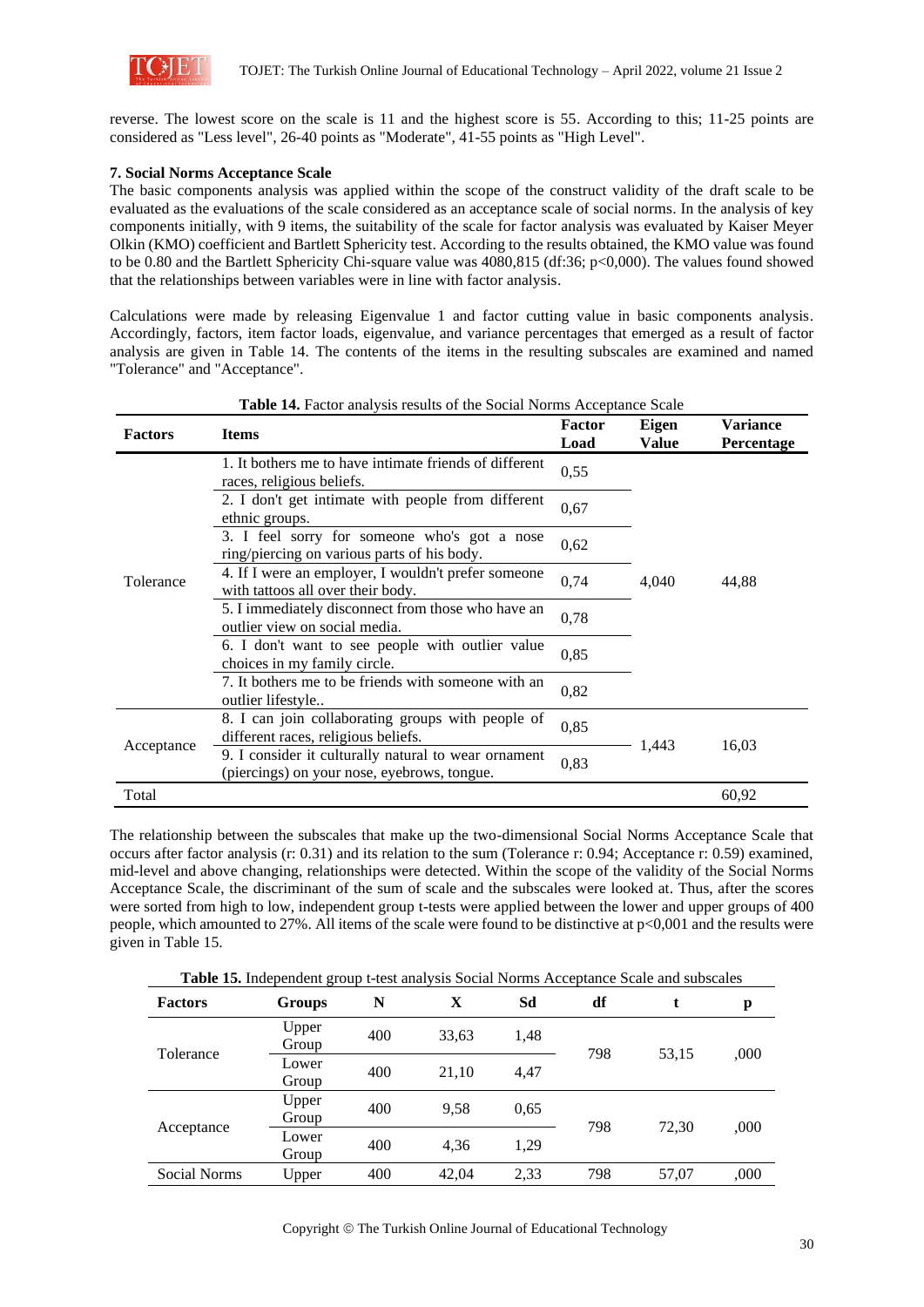

| Acceptance Scale Group |                |     |       |      |
|------------------------|----------------|-----|-------|------|
|                        | Lower<br>Group | 400 | 26.92 | 4.75 |

Cronbach Alpha internal consistency coefficients of subscale and scale were examined as part of reliability studies. Internal consistency of the scale total Cronbach Alpha coefficient is 0.83; Tolerance dimension of 7 items is 0.86; Acceptance dimension of 2 items is 0.71. These values are sufficient for the reliability of the scale. All other items are inversely encoded except items 8 and 9 when calculating the scale score. A minimum score of 9 points and a maximum of 45 points can be obtained from the scale. According to this; 9-20 points are considered as "Less level", 21-32 points as "Moderate", 33-45 points as "High Level".

### **8. Multiple Attention Scale**

To make evaluations of the scale treated as Multiple Attention Scale, basic components analysis was applied within the scope of the structure validity of the draft scale. In the analysis of key components initially, with 7 items, the suitability of the scale for factor analysis was evaluated by Kaiser Meyer Olkin (KMO) coefficient and Bartlett Sphericity test. Chi-square value. The values found showed that the relationships between variables were in line with factor analysis.

Two factors emerged in the calculations made by releasing the Eigenvalue 1 and the factor cut value in the analysis of the basic components. When the content of the items on the subscales is examined, it is decided that it is related to "Multi-Attention" and "Single Focus". Accordingly, factors, item factor loads, eigenvalue, and variance percentages that emerged as a result of factor analysis are given in Table 16.

| <b>Factors</b>                                                                                                                                                            | <b>Items</b>                                                                                                                    | Factor<br>Load | Eigen<br>Value | Variance<br>Percentage |
|---------------------------------------------------------------------------------------------------------------------------------------------------------------------------|---------------------------------------------------------------------------------------------------------------------------------|----------------|----------------|------------------------|
| Multiple<br>Attention                                                                                                                                                     | 1. I can pay attention to several technological<br>devices (tablets, smartphones, TVs) at the same<br>time.                     | 0.84           |                |                        |
|                                                                                                                                                                           | 2. I can easily track them when I open multiple apps<br>on my computer or smartphone.                                           | 0,85           |                | 37,75                  |
|                                                                                                                                                                           | 3. Since I'm too sensitive to the surroundings, I can<br>also notice another person or events while listening<br>to one person. | 0.73           |                |                        |
|                                                                                                                                                                           | 2,643<br>0.79<br>0.80<br>When<br>reading<br>I'm<br>book<br>a<br><b>or</b><br>a<br>0.85<br>2,164<br>0,84                         |                |                |                        |
|                                                                                                                                                                           | 5. I think I can focus on one job at a time.                                                                                    |                |                |                        |
| Single Focus                                                                                                                                                              | 6.<br>newspaper/magazine, I can't focus on anything else<br>at the same time.                                                   |                |                | 30,91                  |
| 4. And when I'm busy with my phone, I can listen to<br>what the other people are saying.<br>7. When I'm given another job doing my job, I think<br>I can't be productive. |                                                                                                                                 |                |                |                        |
| Total                                                                                                                                                                     |                                                                                                                                 |                |                | 68,66                  |

**Table 16.** Factor analysis results of Multiple Attention Scale

The relationship between the subscales that make up the two-dimensional Multi-Attention Scale that occurs after factor analysis (r: 0.42) and its relation to the total (Multiple Attention r: 0.80; Single Focus (r: 0.63) examined, mid-level and above changing relationships were detected. The discriminant validity of the Multiple Attention Scale looked at the distinguishing of the sum of scales with subscales. Thus, after the scores were sorted from high to low, independent group t-tests were applied between the lower and upper groups of 400 people, which amounted to 27%. All items of the scale were found to be distinctive at p<0,001 and the results were given in Table 17.

|  |  | <b>Table 17.</b> Independent group t-test analysis of Multiple Attention Scale and subscales |
|--|--|----------------------------------------------------------------------------------------------|
|--|--|----------------------------------------------------------------------------------------------|

| <b>Factors</b> | Groups         | N   |       | Sd   | df  |       |      |
|----------------|----------------|-----|-------|------|-----|-------|------|
| Multiple       | Upper<br>Group | 400 | 16,13 | 2,29 |     |       | .000 |
| Attention      | Lower<br>Group | 400 | 7.16  | 1.68 | 798 | 62.90 |      |
| Single Focus   | Upper          | 400 | 11.86 | 1.49 | 798 | 68,80 | .000 |

Copyright © The Turkish Online Journal of Educational Technology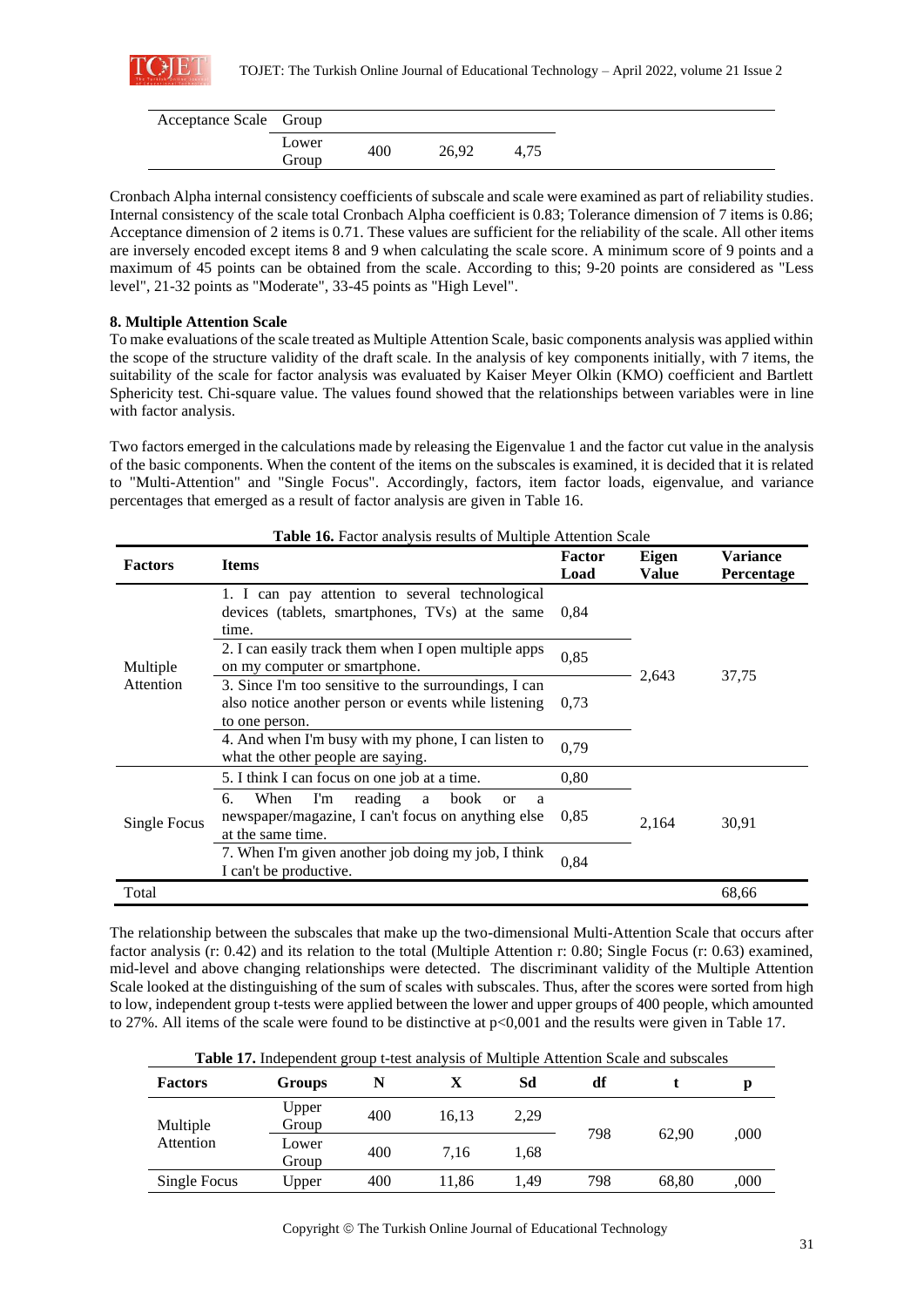

|                        | Group          |     |       |      |     |       |      |
|------------------------|----------------|-----|-------|------|-----|-------|------|
|                        | Lower<br>Group | 400 | 4.86  | 1,38 |     |       |      |
| Multiple               | Upper<br>Group | 400 | 25.52 | 3,50 | 798 |       |      |
| <b>Attention Scale</b> | Lower<br>Group | 400 | 14.45 | 2,67 |     | 50,26 | .000 |

Cronbach Alpha internal consistency coefficients of subscale and scale were examined as part of reliability studies. Internal consistency of the scale total Cronbach Alpha coefficient is 0.70; Multiple Attention dimension consisting of 4 items 0.82; Single Focus dimension consisting of 3 items is calculated as 0.79. These values are sufficient for the reliability of the scale.  $5<sup>th</sup>$ ,  $6<sup>th</sup>$ ,  $7<sup>th</sup>$  items are inverted when calculating scale scores. At least 7 points and up to 35 points can be obtained from the scale. According to this; 7-15 points are considered as "Less Level", 16-25 points as "Moderate", 26-35 points are considered as "High Level".

### **9. Work Liking Scale**

To make evaluations of the scale treated as The Work Liking Scale, basic components analysis was applied within the scope of the structure validity of the draft scale. In the analysis of key components initially, with 8 items, the suitability of the scale for factor analysis was evaluated by Kaiser Meyer Olkin (KMO) coefficient and Bartlett Sphericity test. According to the results, the KMO value was found to be 0.75, and Bartlett's Sphericity Chi-square value was 3574,999 (df:21; p<0,000). The values found showed that the relationships between variables were in line with factor analysis.

In the calculations made by releasing the Eigenvalue 1 and the factor cutting value in the analysis of the basic components, the operation was repeated by removing the 1 item factor load from the scale because it was low and two factors emerged. When the content of the items on the subscales is examined, it is decided that it is related to "Abstain from Work" and "Belief in Working". Accordingly, factors, item factor loads, eigenvalue, and variance percentages emerged as a result of factor analysis in Table 18.

| <b>Factors</b>              | <b>Items</b>                                                                             | Factor<br>Load | Eigen<br><b>Value</b> | <b>Variance</b><br><b>Percentage</b> |  |
|-----------------------------|------------------------------------------------------------------------------------------|----------------|-----------------------|--------------------------------------|--|
| Abstain from<br>Work        | 1. The idea of making money from hard work comes<br>to me attractive.                    |                |                       |                                      |  |
|                             | 2. I'd rather work a lot of work I can jump in a short<br>time.                          | 0,83           | 3,153                 | 45,04                                |  |
|                             | 0,70<br>3. I would be unhappy while working                                              |                |                       |                                      |  |
| <b>Belief</b><br>in Working | 4. I believe I can come somewhere by working.                                            | 0.84           |                       |                                      |  |
|                             | 5. I'm not restless when working I'll believe that I'll<br>get the worth later.          | 0,86           |                       |                                      |  |
|                             | 6. I don't even think of my goal even if I'm<br>experiencing difficulties while working. | 0,88           |                       | 26.76                                |  |
|                             | 7. While the conditions get hard I believe I have to<br>finish the work I started.       | 0,86           |                       |                                      |  |
| Total                       |                                                                                          |                |                       | 71,80                                |  |

#### **Table 18.** Factor analysis results of the Work Liking Scale

The relation of the subscales that form the two-dimensional work-liking scale of the two-dimensional operation after the factor analysis (R: 0.37) and the total relationship between each other (escape from work: 0.53; belief r: 0.76) were examined, moderate relationships were examined. Within the scope of the validity of the work-liking discriminant, the distinguishing of the sum of the scale with the subscales was looked at. Thus, after the scores were sorted from high to low, independent group t-tests were applied between the lower and upper groups of 400 people, which amounted to 27%. All items of the scale were found to be distinctive at p<0,001 and the results were given in Table 19.

**Table 19.** Independent group t-test analysis of Work Liking Scale and subscales

| <b>Factors</b>       | Groups         |     | ∡⊾    | Sd   | df  |       |     |
|----------------------|----------------|-----|-------|------|-----|-------|-----|
| Abstain from<br>Work | Upper<br>droup | 400 | 10.66 | 1.68 | 798 | 64.35 | 000 |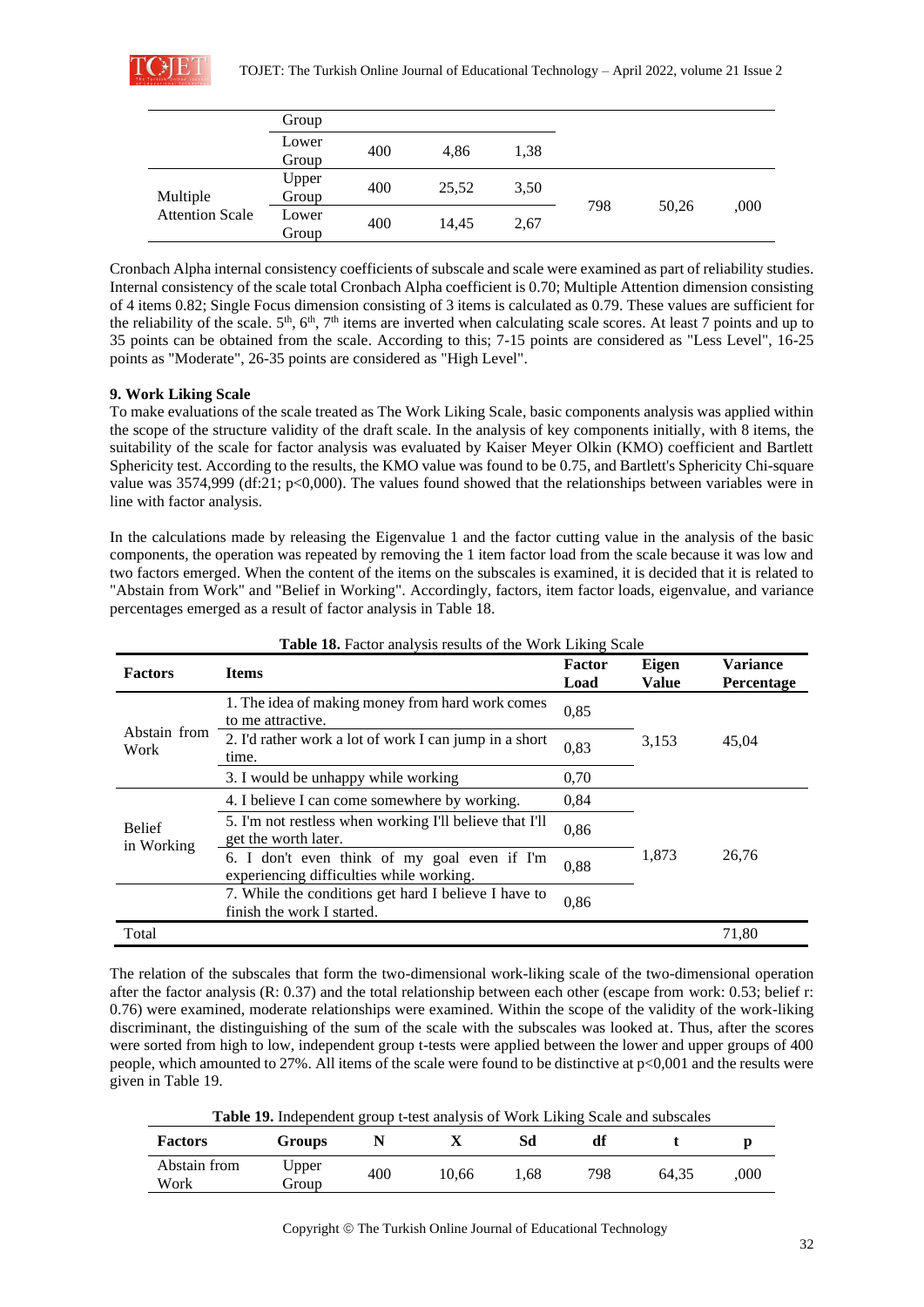|                      | Lower<br>Group | 400 | 4,26  | 1,04 |     |       |      |
|----------------------|----------------|-----|-------|------|-----|-------|------|
| Belief in Work       | Upper<br>Group | 400 | 13,03 | 2,60 |     |       |      |
|                      | Lower<br>Group | 400 | 4,65  | 0,83 | 798 | 61,17 | ,000 |
| Work Liking<br>Scale | Upper<br>Group | 400 | 20,79 | 2,35 |     |       |      |
|                      | Lower<br>Group | 400 | 11,02 | 2,31 | 798 | 59.14 | ,000 |

Cronbach Alpha internal consistency coefficients of subscale and scale were examined as part of reliability studies. Internal consistency of the scale total Cronbach Alpha coefficient is 0.73; Escape from Work dimension of 3 items is 0.72; The Belief in Working dimension consisting of 4 items was calculated as 0.89. These values are sufficient for the reliability of the scale.  $4^{\text{th}}$ ,  $5^{\text{th}}$ ,  $6^{\text{th}}$ ,  $7^{\text{th}}$  items are reverse-coded when calculating scale scores. At least 7 points and up to 35 points can be obtained from the scale. According to this; 7-15 points are considered as "Less Level", 16-25 points as "Moderate", 26-35 points as "High Level".

#### **10. Internal Control Scale**

The draft scale considered as an internal control scale consists of 20 items. First of all, the Kaiser Meyer Olkin (KMO) used in determining the suitability of the data set for factor analysis and is applied by Bartlett Sphericity test and according to the results obtained 0.89 and Bartlett Sphericity Chi-square value 6753,434 (sd: 153; p <0.000) has been found. The values found that the relationships between variables are appropriate to the factor analysis. The Eigenvalue 1 and factor cutting value is released when the factor load value of the 2 items is low, the analysis was repeated with 18 items and a 3-factor structure was obtained. Accordingly, factors, item factor loads, eigenvalue, and variance percentages arising as a result of factor analysis are given in Table 20. The content of the items in the resulting subscales was examined and named "Emotional Control", "Desire Control" and "Sexual Control".

| <b>Factors</b>    | <b>Items</b>                                                                     | Factor<br>Load | Eigen<br><b>Value</b> | <b>Variance</b><br>Percentage |  |
|-------------------|----------------------------------------------------------------------------------|----------------|-----------------------|-------------------------------|--|
|                   | 1. If it lowers my mood, I'd rather avoid the truth.                             | 0,66           |                       |                               |  |
|                   | 2. Most of the time I can't control my fears.                                    | 0,67           |                       |                               |  |
|                   | 3. I can't control my anger most of the time.                                    | 0,56           |                       |                               |  |
| Emotional         | 4. I don't like it when I'm criticized.                                          | 0,61           |                       |                               |  |
| Control           | 5. I can't stand it when I'm asked stupid questions.                             | 0,66           | 5,512                 | 30,62                         |  |
|                   | 6. I can't rest until I convince the other person that I<br>know right.          | 0,54           |                       |                               |  |
|                   | 7. My mood changes when I don't have something I<br>want.                        | 0,69           |                       |                               |  |
|                   | 8. I can make a realistic assessment of the afterlife.                           | 0,60           |                       | 14,25                         |  |
|                   | 9. I'm usually positive, I don't despair.                                        | 0,72           |                       |                               |  |
|                   | 10. I can control my sexual desires.                                             | 0.67           |                       |                               |  |
|                   | 11. I think I'm humbled.                                                         | 0,75           |                       |                               |  |
| Desire<br>Control | 12. When I'm shopping, I stop and think and then I<br>decide.                    | 0,73           | 2,565                 |                               |  |
|                   | 13. I can think solution-oriented, not problem-<br>oriented, by facing problems. | 0,82           |                       |                               |  |
|                   | 14. You could say I usually live on a plan.                                      | 0,72           |                       |                               |  |
|                   | 15. I can adjust my sleep patterns most of the time.                             | 0,61           |                       |                               |  |
|                   | 16. I can be happy with little things.                                           | 0,71           |                       |                               |  |
| Sexual            | 17. I don't think comfortable sex life is a problem.                             | 0,82           |                       |                               |  |
| Control           | 18 I can be with someone I meet on social media.                                 | 0,73           | 1,319                 | 7,32                          |  |
| Total             |                                                                                  |                |                       | 52,20                         |  |

**Table 20.** Factor analysis results of Internal Control Scale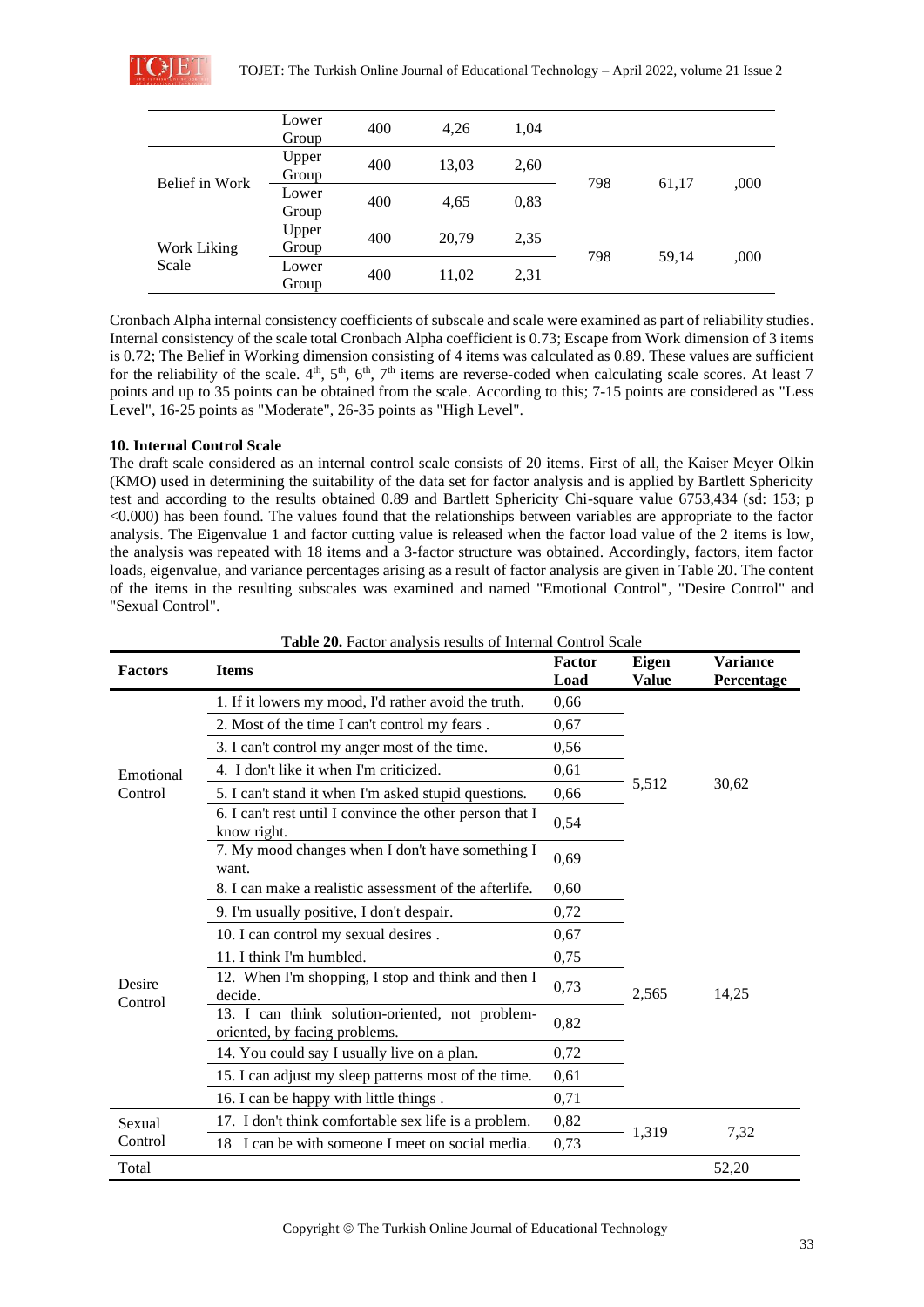

The relationship of the subscales that make up the three-dimensional Internal Control Scale that occurs after factor analysis (Emotional Control & Desire Control r: 0.31; Emotional Control & Sexual Control r: 0.30; Desire Control & Sexual Control r:0.69) and its relationship to total (Emotional Control r: 0.45; Desire Control r: 0.66; Sexual Control r: 0.32) examined, moderately changing relationships were detected. Within the scope of the validity of the Internal Control Scale, the discriminant of the sum of the scale and the subscales were looked at. Thus, after the scores were sorted from high to low, independent group t-tests were applied between the lower and upper groups of 400 people, which amounted to 27%. All items of the scale were found to be distinctive at p<0,001 and the results were given in Table 21.

| Table 21. Independent group t-test analysis of Internal Control Scale and subscales |                |     |       |      |     |       |      |  |
|-------------------------------------------------------------------------------------|----------------|-----|-------|------|-----|-------|------|--|
| <b>Factors</b>                                                                      | <b>Groups</b>  | N   | X     | Sd   | df  |       | p    |  |
| Emotional<br>Control                                                                | Upper<br>Group | 400 | 24,48 | 3,36 | 798 | 54,96 | ,000 |  |
|                                                                                     | Lower<br>Group | 400 | 12,97 | 2,49 |     |       |      |  |
| Desire Control                                                                      | Upper<br>Group | 400 | 29,67 | 5,56 |     | 51,30 | ,000 |  |
|                                                                                     | Lower<br>Group | 400 | 13,96 | 2,55 | 798 |       |      |  |
| <b>Sexual Control</b>                                                               | Upper<br>Group | 400 | 6.91  | 1,55 | 798 | 58,77 |      |  |
|                                                                                     | Lower<br>Group | 400 | 2,20  | 0,40 |     |       | ,000 |  |
| <b>Internal Control</b><br>Scale                                                    | Upper<br>Group | 400 | 52,99 | 4,29 |     |       |      |  |
|                                                                                     | Lower<br>Group | 400 | 35,59 | 4,53 | 798 | 55,67 | ,000 |  |

Cronbach Alpha internal consistency coefficients of subscale and scale were examined as part of reliability studies. Internal consistency of the scale total Cronbach Alpha coefficient is 0.65; Emotional Control dimension consisting of 7 items is 0.77; Desire Control dimension consisting of 9 items is 0.88; Sexual Control dimension consisting of 2 items was found to be 0.60. These values are sufficient for the reliability of the scale. All items (range 8 to 16) in the size of desire control on the scale are inverted. The lowest score on the scale is 18 and the highest score is 90. According to this; 18-41 points are considered as "Less level", 42-65 points as "Moderate", 66-90 points as "High Level".

### **11. Impatience Scale**

The draft scale, which is considered the Impatience Scale, consists of 5 items. It was applied with the Kaiser Meyer Olkin (KMO) coefficient and Bartlett Sphericity test used to determine the suitability of the data set for factor analysis, and the results in which KMO value was found to be 0.77 and Bartlett Sphericity Chi-square value 1080,201 (df:10; p<0,000) was found. The values found showed that the relationships between variables were in line with factor analysis. The single-factor structure is obtained when Eigenvalue 1 and factor cutting value are released. Accordingly, the factor resulting from factor analysis in Table 22, item factor loads, eigenvalue and variance percentage is given.

| <b>Table 22.</b> Factor analysis results of the Impatience Scale |                                                                                              |                |                       |                                      |  |  |  |
|------------------------------------------------------------------|----------------------------------------------------------------------------------------------|----------------|-----------------------|--------------------------------------|--|--|--|
| <b>Factors</b>                                                   | <b>Items</b>                                                                                 | Factor<br>Load | Eigen<br><b>Value</b> | <b>Variance</b><br><b>Percentage</b> |  |  |  |
| Impatience<br>Scale                                              | 1. I can't usually stand waiting in line at places like<br>banks, grocery stores, hospitals. | 0,71           |                       |                                      |  |  |  |
|                                                                  | 2. I can apply to the internet immediately to get<br>something I want.                       | 0.65           | 2.46                  | 50,00                                |  |  |  |
|                                                                  | 3. Even if I can't afford it, I try to find an opportunity<br>to get something I like.       | 0.72           |                       |                                      |  |  |  |
|                                                                  | 4. When I don't get what I want at that moment, I get<br>depressed.                          | 0.77           |                       |                                      |  |  |  |
|                                                                  | 5. It's a grind to be patient with people who think<br>differently.                          | 0.62           |                       |                                      |  |  |  |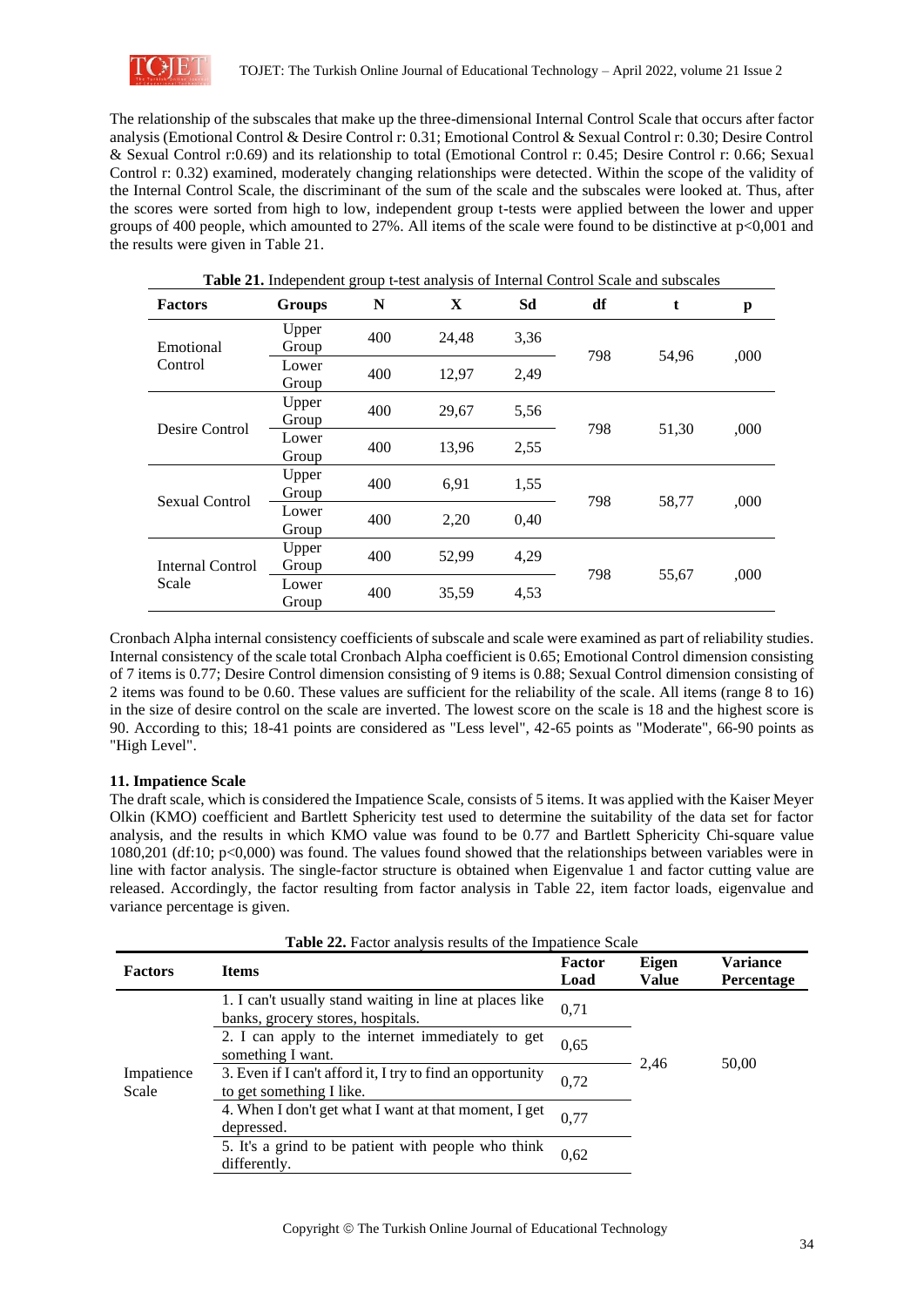

Total 50,000

Within the scope of the discriminant validity of the one-dimensional Impatience Scale that occurs after factor analysis, the distinguishing of the scale total was looked at. Thus, after the scores were sorted from high to low, an independent group t-test was applied between the 400-person sub-and Upper Groups, which amounted to 27%. All items of the scale were found to be distinctive at p<0.001 and the results were given in Table 23.

| <b>Table 23.</b> Independent group t-test analysis of Impatience Scale |                |     |       |      |     |       |      |
|------------------------------------------------------------------------|----------------|-----|-------|------|-----|-------|------|
| <b>Factors</b>                                                         | Groups         | N   |       | Sd   | df  |       | D    |
| <b>Impatience Scale</b>                                                | Upper<br>Group | 400 | 16.76 | 2,73 | 798 | 55.58 | ,000 |
|                                                                        | Lower<br>Group | 400 | 7.86  | 1.65 |     |       |      |

Within the scope of reliability studies, the Cronbach Alpha internal consistency coefficient of the 5-item scale was found to be 0.74. A minimum score of 5 and a maximum of 25 points can be obtained. According to this; 5-11 points are considered as "Less level", 12-18 points as "Moderate", 19-25 points as "High Level".

### **12. Family Values Scale**

The draft scale treated as family values scale consists of 16 items. First of all, the Kaiser Meyer Olkin (KMO) coefficient and Bartlett Sphericity test were used to determine the eligibility of the data set for factor analysis, and according to the results obtained 0.88 and Bartlett Sphericity Chi-square value 9067,163 (df:120; p<0.000) has been found. The values found that the relationships between variables are appropriate to the factor analysis. Eigenvalue 1 and the factor cut value is released, 3-factor structure was obtained. Accordingly, factors arising as a result of factor analysis, item factor loads, eigenvalue, and variance percentages are given in Table 24. The contents of the items in the resulting subscales were examined and named "Importance to Marriage", "Escape from Marriage" and "Freedom".

| <b>Factors</b> | <b>Table 24.</b> Pactor analysis results of the Palliny values Scale<br><b>Items</b>                                     | Factor<br>Load | Eigen<br><b>Value</b> | <b>Variance</b><br>Percentage |  |
|----------------|--------------------------------------------------------------------------------------------------------------------------|----------------|-----------------------|-------------------------------|--|
|                | 1. I think marriage increases love and trust between<br>couples.                                                         | 0,82           |                       |                               |  |
|                | 2. Marriage ensures that someone will be happen<br>who will be able to eliminate my loneliness and<br>share my feelings. | 0.83           |                       |                               |  |
| Importance     | 3. I think marriage is important for the continuation<br>of the generation.                                              | 0,80           |                       |                               |  |
| to Marriage    | 4. I think a life without marriage would be<br>incomplete.                                                               | 0,70           | 5,505                 | 34,40                         |  |
|                | 5. I think marriage also played a role in streamlining<br>income planning.                                               | 0,77           |                       |                               |  |
|                | 6. I consider the family institution important as the<br>basic building block of society.                                | 0,72           |                       |                               |  |
|                | 7. Marriage prevents unnecessary expenses.                                                                               | 0,58           |                       |                               |  |
|                | 8. I don't think marriage is necessary to have<br>children.                                                              | 0,83           |                       |                               |  |
| Escape from    | 9. The idea that marriage provides a regular life does<br>not appeal to me.                                              | 0,55           | 3,413                 | 21,32                         |  |
| Marriage       | 10. No marriage is required to live life together.                                                                       | 0,85           |                       |                               |  |
|                | 11. I would see more appropriate to live together<br>without a wedding.                                                  | 0,82           |                       |                               |  |
|                | 12. I think marriage is a hindrance to my freedom.                                                                       | 0,73           |                       |                               |  |
| Freedom        | 13. I don't think it's entirely possible to live a<br>comfortable life as long as there's a marriage.                    | 0,77           | 1,367                 | 8,54                          |  |
|                | 14. If I'll marry/I'm married, I think I can't spend as<br>easily as I did before.                                       | 0,79           |                       |                               |  |

# **Table 24.** Factor analysis results of the Family Values Scale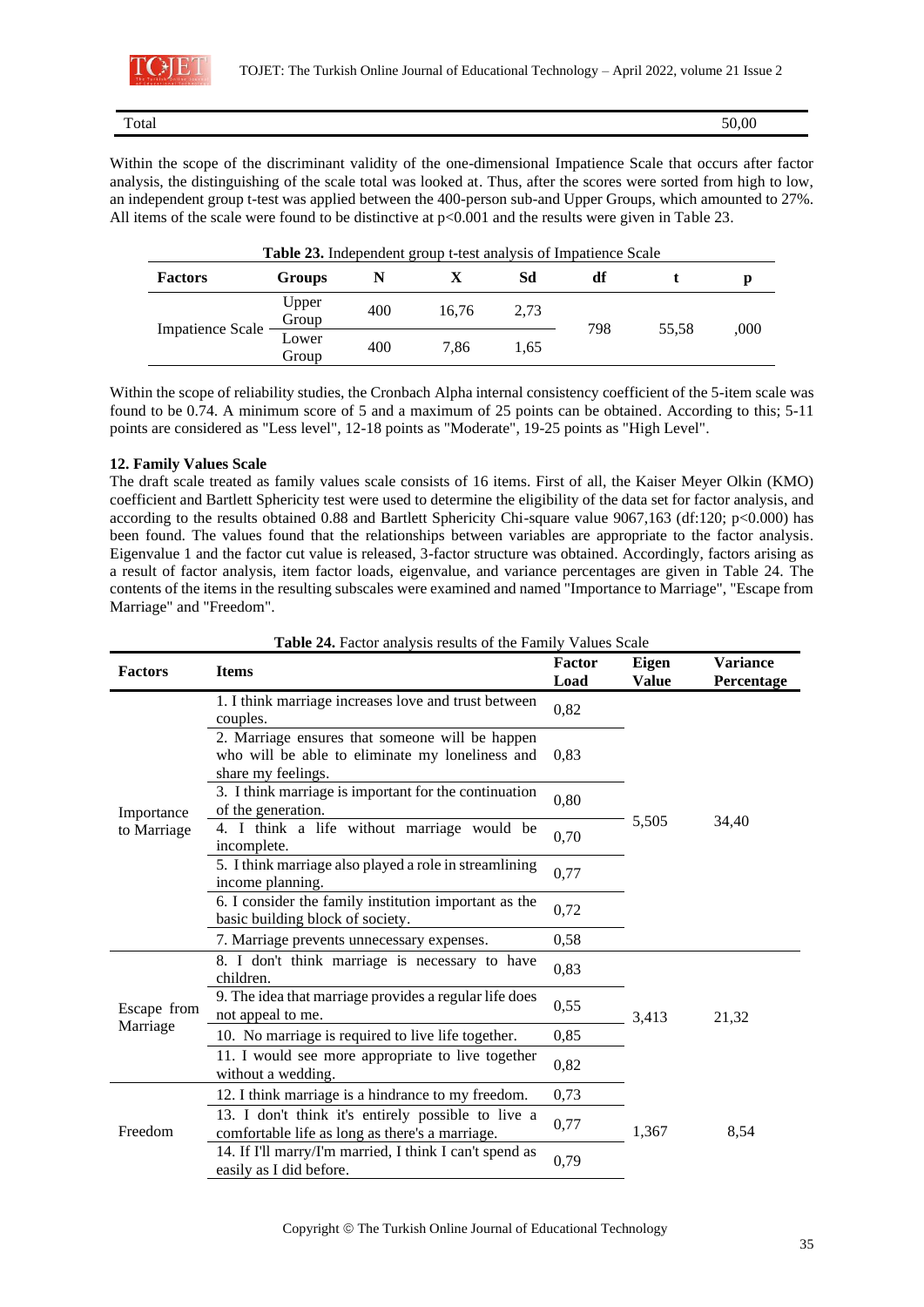

|       | 15. When I'll marry/I'm married when I don't get<br>what I want, I think I'm going to miss/I miss my $0.78$<br>previous way of life. |      |       |
|-------|--------------------------------------------------------------------------------------------------------------------------------------|------|-------|
|       | 16. I think I'll live more comfortably if I'm not<br>married.                                                                        | 0.61 |       |
| Total |                                                                                                                                      |      | 64.27 |

The relationship of the subscales that make up the three-dimensional Family Values Scale that occurs after factor analysis (Importance to Marriage & Escape from Marriage r: 0.34; Importance to Marriage & Freedom r: 0.82; Marriage Escape & Freedom r:0.54) and its relationship with the total (Importance to Marriage r: 0.74; Escape from Marriage r: 0.78; Freedom r: 0.66) examined, moderately changing relationships detected. The discriminant of the subscales and the sum of the scale was looked at within the scope of the validity of the family values scale. Thus, after the scores were sorted from high to low, independent group t-tests were applied between the lower and upper groups of 400 people, which amounted to 27%. All items of the scale were found to be distinctive at p<0,001 and the results were given in Table 25.

| <b>Tuble 201</b> macpendent group $\epsilon$ test analysis of 1 and $\epsilon$ |                |     |       |      |     |       |      |
|--------------------------------------------------------------------------------|----------------|-----|-------|------|-----|-------|------|
| <b>Factors</b>                                                                 | <b>Groups</b>  | N   | X     | Sd   | df  | t.    | p    |
| Importance to<br>Marriage                                                      | Upper<br>Group | 400 | 26,79 | 3,63 | 798 | 69,50 | ,000 |
|                                                                                | Lower<br>Group | 400 | 11,36 | 2,54 |     |       |      |
| Escape from<br>Marriage                                                        | Upper<br>Group | 400 | 12,39 | 3,60 | 798 | 46,51 | ,000 |
|                                                                                | Lower<br>Group | 400 | 4,00  | 0,50 |     |       |      |
| Freedom                                                                        | Upper<br>Group | 400 | 16,81 | 3,76 | 798 |       | ,000 |
|                                                                                | Lower<br>Group | 400 | 6,52  | 1,29 |     | 51,73 |      |
| <b>Family Values</b><br>Scale                                                  | Upper<br>Group | 400 | 50,73 | 8,33 |     |       |      |
|                                                                                | Lower<br>Group | 400 | 25,81 | 4,29 | 798 | 53,15 | ,000 |

**Table 25.** Independent group t-test analysis of Family Values Scale and subscales

Cronbach Alpha internal consistency coefficients of subscale and scale were examined as part of reliability studies. Internal consistency of the scale total Cronbach Alpha coefficient is 0.86; The "Importance to Marriage" dimension consisting of 7 items is 0.87; The dimension of "Escape from Marriage" consisting of 4 items is 0.86; The dimension of "Freedom" consisting of 5 items was found to be 0.83. These values are sufficient for the reliability of the scale. The "Importance to Marriage" dimension on the scale, i.e. the first 7 items, are inversely encoded. The lowest score to be taken from the scale is 16, the highest score is 80. According to this; 16-36 points are considered as "Less Level", 37-58 points "Moderate", 59-80 points as "High Level".

### **CONCLUSION AND DISCUSSION**

In this study, several scales have been developed to reveal the technology use, value, and behavior of different generations. The common point of the scales is that the items are attributed to different generations (values and behaviors). Thus, if high scores are obtained from the scales, the perspective of the generation is added to the measured subject. If high scores are obtained from the scales, proximity to generation Z can also be evaluated as proximity to generation X if a low score is obtained.

Uskudar XYZ Generation Differences Scale consists of 12 independent scales in itself. As a result of the exploratory factor analysis studies carried out with a single pool of items initially built up, it was decided to separate the items originally built up according to the subjects and to carry out validity and reliability studies separately. Validity and reliability studies carried out in this direction have revealed the appropriate structures. It has been observed that the scales are divided into subscales within themselves and exhibit a suitable relationship. In the discriminant studies, it was found that the characteristics to be measured can be measured, that is, the dimensions and scale totals provide distinctiveness.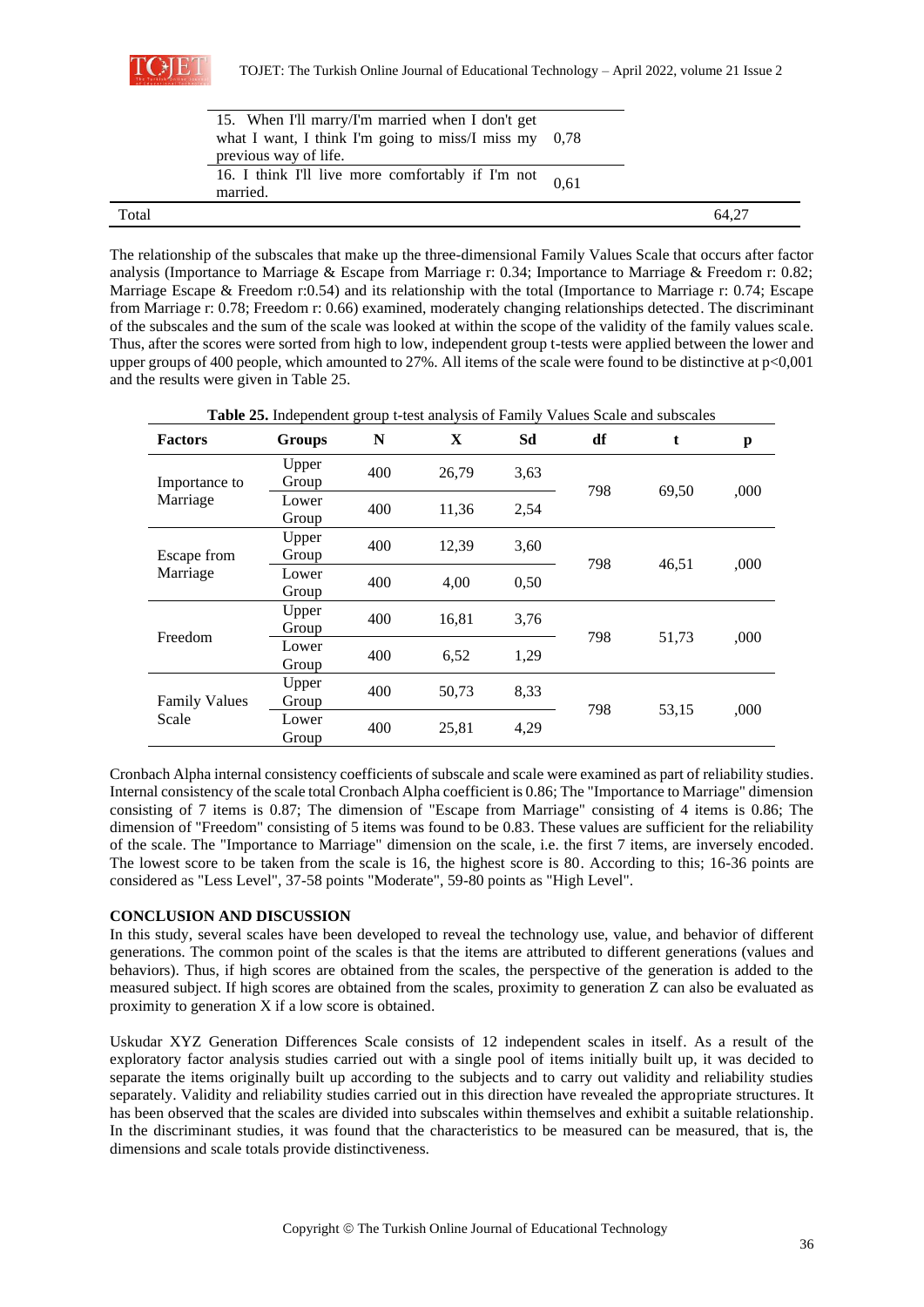

Thus, the scales resulting from the scale development study are given appropriate names. Accordingly, the items and dimensions of each of the scales called (1) Organizational Commitment and Authority Scale, (2) Self-Evaluation Scale, (3) Friendship Bond Scale, (4) Popular Culture Scale, (5) Impulse Control Scale, (6) Technology Use Scale, (7) Social Norms Acceptance Scale, (8) Multiple Attention Scale, (9) Work-Liking Scale, (10) Internal Control Scale, (10) Internal Control Scale, (11) Impatience Scale (12) Family Values Scale are explained under separate headings. For the evaluation of scales, the highest score and the lowest score are divided into three equal ranges, with evaluation intervals of "Low Level", "Intermediate" and "High Level" determined. The evaluation intervals of each scale are calculated and indicated above. The scales are of 5-point Likert type and are rated as "Not Suitable for Me", "Less Suitable for Me", "Medium Suitable for Me", "Very Suitable for Me" and "Completely Suitable for Me" to determine the participation in each expression.

As a result, the Uskudar XYZ Generation Differences Scale consists of 12 independent scales in itself, so each can be used individually or can produce stronger results when used in an all-in-one. Generational work is needed with this series of scales that emerge as valid and reliable. Validity and reliability studies of scales can be re-performed in studies in different sample groups, and linguistic equivalence studies can be performed and adapted to different languages by making linguistic equivalence.

# **REFERENCES**

- Adıgüzel, O., Batur, H. Z., & Ekşili, N. (2014). Kuşakların değişen yüzü ve y kuşağı ile ortaya çıkan yeni çalışma tarzı: Mobil yakalılar [Generation's changing side and the newly arisen work style after ygeneration: mobile collars]. *Journal of Suleyman Demirel University Institute of Social Sciences, 19*(1), 165–182.
- Akdemir, A., Konakay, G., Demirkaya, H., Noyan, A., Demir, B., Ağ, C., and et.al. (2013). Y kuşağının kariyer algısı, kariyer değişimi ve liderlik tarzı beklentilerinin araştırılması [The investigation of relationship between organizational an investigation of expectations of career perception and change, and leadership style of generation y]. *Ekonomi ve Yönetim Araştırmaları Dergisi*, *2*(2), 11–42.
- Alwin, D.F. ve Mccammon, R.J. (2007). Rethinking generations. *Research in Human Development*, *4* (3-4), 219–370.
- Asmafiliz, E., & Şalvarcı Türeli, N. (2018). Y kuşağı bireylerin sosyal medya kullanım sıklığı üzerine amprik bir araştırma [An empirical research on the frequency of social media use of millennials.]. *5th International Conference on Social Sciences and Education Research, Proceeding Book,* 294–312.
- Bayramoğlu, G., Şahin, M. (2017). Field study investigating the expectations of employment and tendencies of the generations Y. *Journal of Labour Relations*, *8*(2), 56–75.
- Berkup, S. B. (2014). Working with generations X and Y in generation Z period: Management of different generations in business life. *Mediterranean Journal of Social Sciences*, *5*(19), 218–229.
- Börü, D. E. & Yurtkoru, E. S. (2016). Yeni kuşakların iş yaşamı tarzları üzerine ölçek geliştirme çalışması [A scale development study on the business life styles of new generations.]. *Adana Çukurova University IVth Organizational Behavior Congress Proceeding Book*, 64–68.
- Büyüköztürk, Ş. (2002). Sosyal bilimler için veri analizi el kitabı [Handbook of data analysis for social sciences]. PegemA Publishing.
- Deniz, L. & Tutgun Ünal, A. (2019). Sosyal medya çağında kuşakların sosyal medya kullanımı ve değerlerine yönelik bir dizi ölçek geliştirme çalışması [Development of a set of scales toward the use of social media and values of generations in social media age]. *OPUS–Uluslararası Toplum Araştırmaları Dergisi [International Journal of Society Researches]*, *11*(18), 1025–1057. DOI: 10.26466/opus.557240
- Ekinci, Y., Tutgun-Ünal, A., Bayse, R., Ekinci, A. & Tarhan, N. (2021). Siberkondri, sağlık okuryazarlığı ve sosyo-ekonomik statü ilişkisi bağlamında x ve y kuşağına yönelik bir araştırma [A research of x and y generations in the context of the relationship between cyberchondry, health literacy and socio-economic status]. *İstanbul Arel Üniversitesi İletişim Çalışmaları Dergisi [Istanbul Arel University Communication Studies Journal]*, *9*(20), 117–148.
- Ekşili, N., & Antalyalı, Ö.L. (2017). Türkiye'de Y kuşağı özelliklerini belirlemeye yönelik bir çalışma: Okul yöneticileri üzerine bir araştırma [A study to determine the characteristics of generation y in Turkey: A survey on school administrators]. *Humanities Sciences* (NWSAHS), 12(3), 90–111. http://dx.doi.org/10.12739/NWSA.2017.12.3.4C0219
- Engizek, N., & Şekerkaya, A. (2016). X ve Y kuşağı kadınlarının karar verme tarzları bakımından incelenmesi, *Mustafa Kemal Üniversitesi Sosyal Bilimler Enstitüsü Dergisi*, *13*(36), 242–271.
- Kelgökmen İlic, D., & Yalçın, B. (2017). Y jenerasyonunun farklılaşan iş değerleri ve liderlik algılamaları [Differentiated job values and leadership perceptions of gen y]. *Journal of Yaşar University*, *12*(46), 136–160.
- Kuyucu, M. (2017). Y kuşağı ve teknoloji: Y kuşağının iletişim teknolojilerini kullanım alışkanlıkları [Y generation and technology: The use of communication technologies in y generation]. *Gümüşhane*